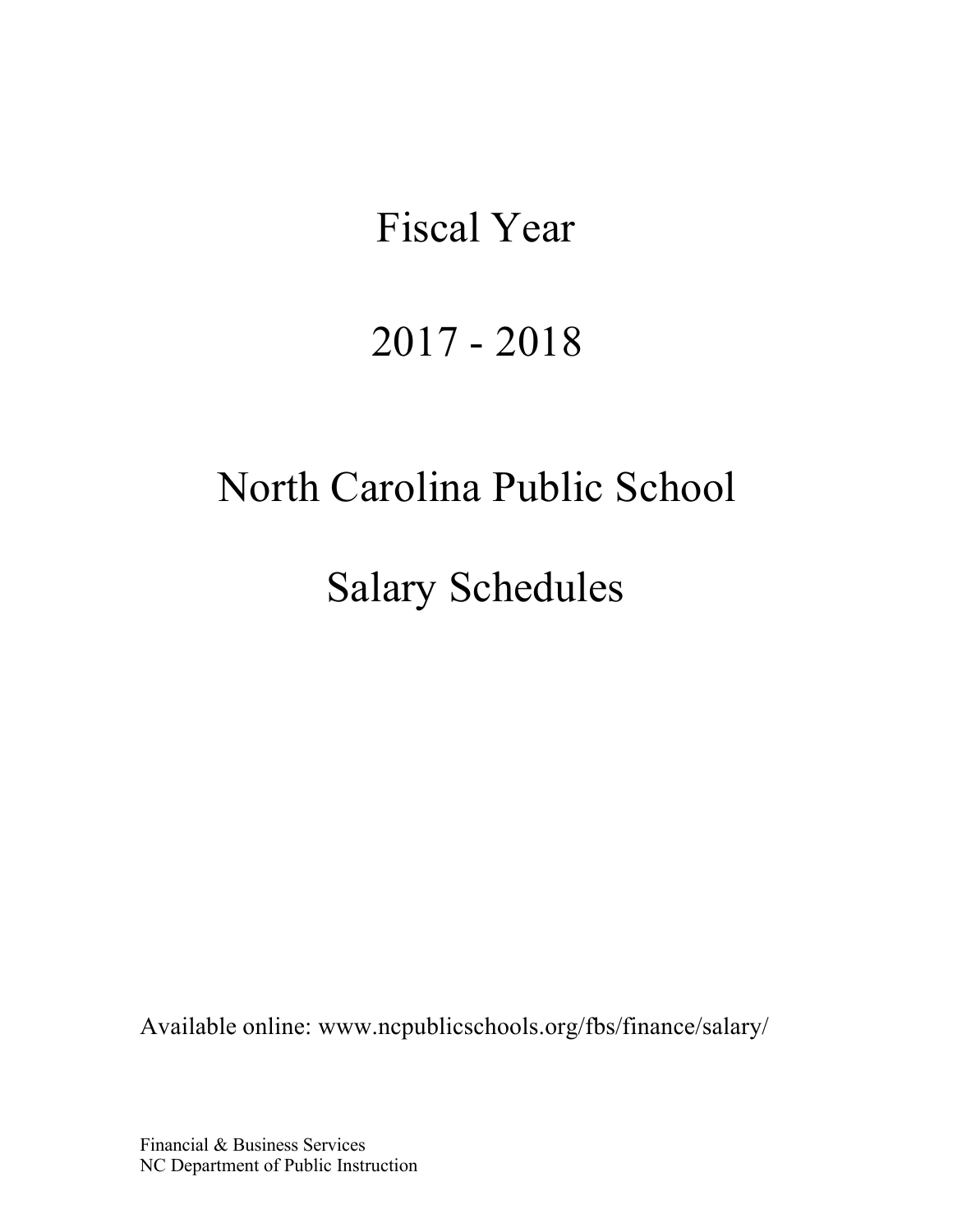# **CERTIFIED TEACHER SALARY SCHEDULE BACHELOR'S DEGREE**

| Years           |         | <b>Bachelor's Teacher</b> |                      |                | <b>Bachelor's w/ NBPTS Certification</b> |                      |
|-----------------|---------|---------------------------|----------------------|----------------|------------------------------------------|----------------------|
| of              | Monthly | 12 Monthly                | <b>Annual Salary</b> | <b>Monthly</b> | 12 Monthly                               | <b>Annual Salary</b> |
| <b>Exp</b>      | Salary  | Installments              | $(10$ months)        | Salary         | Installments                             | $(10$ months)        |
| $\overline{0}$  | \$3,500 | \$2,916.67                | \$35,000             | N/A            | N/A                                      | N/A                  |
| 1               | \$3,600 | \$3,000.00                | \$36,000             | N/A            | N/A                                      | N/A                  |
| $\overline{2}$  | \$3,630 | \$3,025.00                | \$36,300             | N/A            | N/A                                      | N/A                  |
| 3               | \$3,730 | \$3,108.33                | \$37,300             | \$4,178        | \$3,481.67                               | \$41,780             |
| $\overline{4}$  | \$3,730 | \$3,108.33                | \$37,300             | \$4,178        | \$3,481.67                               | \$41,780             |
| 5               | \$3,830 | \$3,191.67                | \$38,300             | \$4,290        | \$3,575.00                               | \$42,900             |
| $6\phantom{1}6$ | \$3,830 | \$3,191.67                | \$38,300             | \$4,290        | \$3,575.00                               | \$42,900             |
| $\overline{7}$  | \$3,930 | \$3,275.00                | \$39,300             | \$4,402        | \$3,668.33                               | \$44,020             |
| 8               | \$3,930 | \$3,275.00                | \$39,300             | \$4,402        | \$3,668.33                               | \$44,020             |
| 9               | \$4,055 | \$3,379.17                | \$40,550             | \$4,542        | \$3,785.00                               | \$45,420             |
| 10              | \$4,055 | \$3,379.17                | \$40,550             | \$4,542        | \$3,785.00                               | \$45,420             |
| 11              | \$4,205 | \$3,504.17                | \$42,050             | \$4,710        | \$3,925.00                               | \$47,100             |
| 12              | \$4,205 | \$3,504.17                | \$42,050             | \$4,710        | \$3,925.00                               | \$47,100             |
| 13              | \$4,355 | \$3,629.17                | \$43,550             | \$4,878        | \$4,065.00                               | \$48,780             |
| 14              | \$4,355 | \$3,629.17                | \$43,550             | \$4,878        | \$4,065.00                               | \$48,780             |
| 15              | \$4,555 | \$3,795.83                | \$45,550             | \$5,102        | \$4,251.67                               | \$51,020             |
| 16              | \$4,630 | \$3,858.33                | \$46,300             | \$5,186        | \$4,321.67                               | \$51,860             |
| 17              | \$4,730 | \$3,941.67                | \$47,300             | \$5,298        | \$4,415.00                               | \$52,980             |
| 18              | \$4,730 | \$3,941.67                | \$47,300             | \$5,298        | \$4,415.00                               | \$52,980             |
| 19              | \$4,830 | \$4,025.00                | \$48,300             | \$5,410        | \$4,508.33                               | \$54,100             |
| 20              | \$4,830 | \$4,025.00                | \$48,300             | \$5,410        | \$4,508.33                               | \$54,100             |
| 21              | \$4,930 | \$4,108.33                | \$49,300             | \$5,522        | \$4,601.67                               | \$55,220             |
| 22              | \$4,930 | \$4,108.33                | \$49,300             | \$5,522        | \$4,601.67                               | \$55,220             |
| 23              | \$5,000 | \$4,166.67                | \$50,000             | \$5,600        | \$4,666.67                               | \$56,000             |
| 24              | \$5,000 | \$4,166.67                | \$50,000             | \$5,600        | \$4,666.67                               | \$56,000             |
| $25+$           | \$5,130 | \$4,275.00                | \$51,300             | \$5,746        | \$4,788.33                               | \$57,460             |

## **Effective July 1, 2017**

**NOTE:** "NBPTS" stands for National Board for Professional Teacher Standards.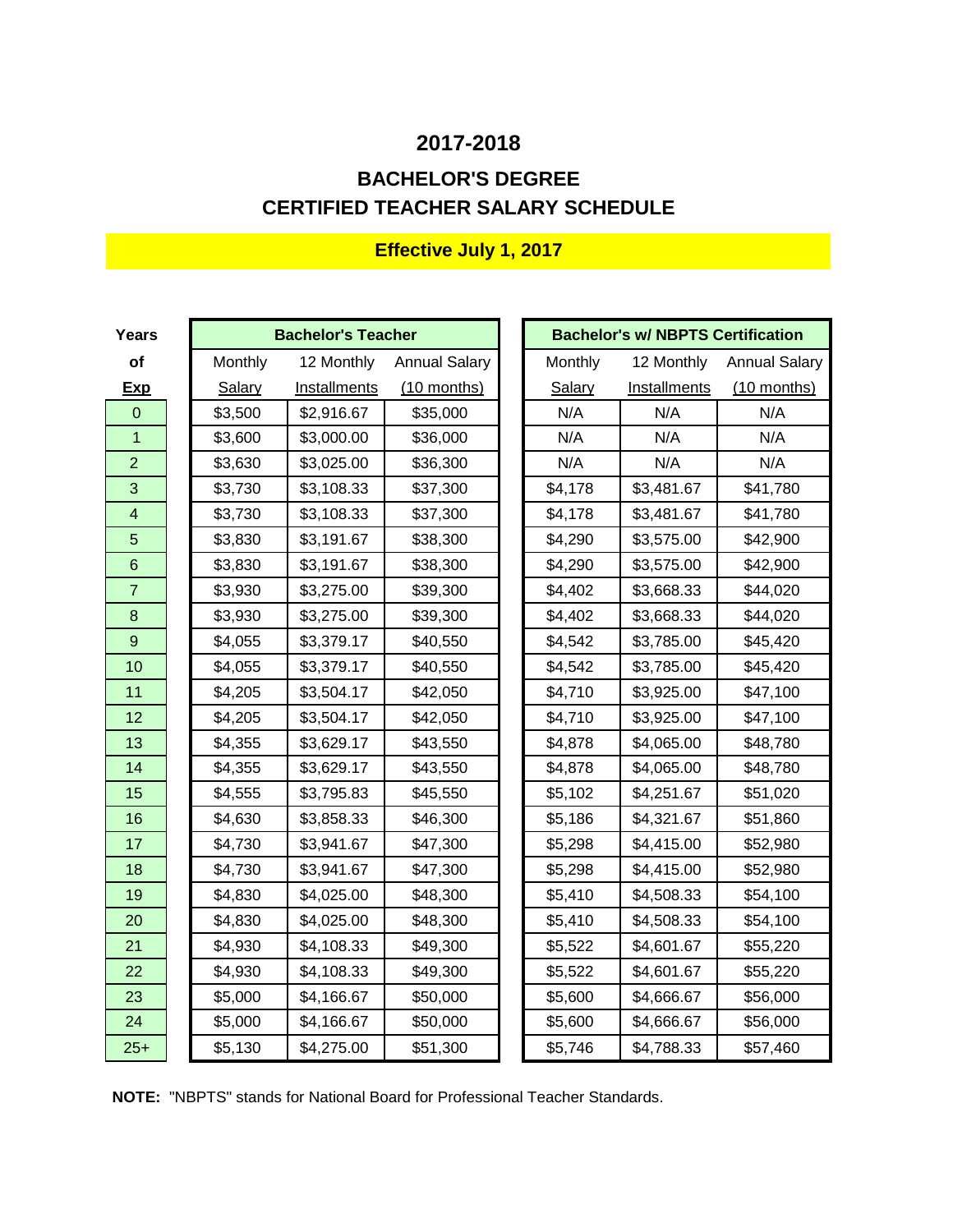# **CERTIFIED TEACHER SALARY SCHEDULE MASTER'S DEGREE**

| Years                   |         | <b>Master's Teacher</b> |                      |               | <b>Master's w/NBPTS Certification</b> |                      |
|-------------------------|---------|-------------------------|----------------------|---------------|---------------------------------------|----------------------|
| of                      | Monthly | 12 Monthly              | <b>Annual Salary</b> | Monthly       | 12 Monthly                            | <b>Annual Salary</b> |
| <b>Exp</b>              | Salary  | Installments            | $(10$ months)        | <b>Salary</b> | Installments                          | $(10$ months)        |
| $\overline{0}$          | \$3,850 | \$3,208.33              | \$38,500             | N/A           | N/A                                   | N/A                  |
| $\mathbf{1}$            | \$3,960 | \$3,300.00              | \$39,600             | N/A           | N/A                                   | N/A                  |
| $\overline{2}$          | \$3,993 | \$3,327.50              | \$39,930             | N/A           | N/A                                   | N/A                  |
| 3                       | \$4,103 | \$3,419.17              | \$41,030             | \$4,551       | \$3,792.50                            | \$45,510             |
| $\overline{\mathbf{4}}$ | \$4,103 | \$3,419.17              | \$41,030             | \$4,551       | \$3,792.50                            | \$45,510             |
| 5                       | \$4,213 | \$3,510.83              | \$42,130             | \$4,673       | \$3,894.17                            | \$46,730             |
| $6\phantom{1}6$         | \$4,213 | \$3,510.83              | \$42,130             | \$4,673       | \$3,894.17                            | \$46,730             |
| $\overline{7}$          | \$4,323 | \$3,602.50              | \$43,230             | \$4,795       | \$3,995.83                            | \$47,950             |
| $\bf 8$                 | \$4,323 | \$3,602.50              | \$43,230             | \$4,795       | \$3,995.83                            | \$47,950             |
| $\overline{9}$          | \$4,461 | \$3,717.50              | \$44,610             | \$4,948       | \$4,123.33                            | \$49,480             |
| 10                      | \$4,461 | \$3,717.50              | \$44,610             | \$4,948       | \$4,123.33                            | \$49,480             |
| 11                      | \$4,626 | \$3,855.00              | \$46,260             | \$5,131       | \$4,275.83                            | \$51,310             |
| 12                      | \$4,626 | \$3,855.00              | \$46,260             | \$5,131       | \$4,275.83                            | \$51,310             |
| 13                      | \$4,791 | \$3,992.50              | \$47,910             | \$5,314       | \$4,428.33                            | \$53,140             |
| 14                      | \$4,791 | \$3,992.50              | \$47,910             | \$5,314       | \$4,428.33                            | \$53,140             |
| 15                      | \$5,011 | \$4,175.83              | \$50,110             | \$5,558       | \$4,631.67                            | \$55,580             |
| 16                      | \$5,093 | \$4,244.17              | \$50,930             | \$5,649       | \$4,707.50                            | \$56,490             |
| 17                      | \$5,203 | \$4,335.83              | \$52,030             | \$5,771       | \$4,809.17                            | \$57,710             |
| 18                      | \$5,203 | \$4,335.83              | \$52,030             | \$5,771       | \$4,809.17                            | \$57,710             |
| 19                      | \$5,313 | \$4,427.50              | \$53,130             | \$5,893       | \$4,910.83                            | \$58,930             |
| 20                      | \$5,313 | \$4,427.50              | \$53,130             | \$5,893       | \$4,910.83                            | \$58,930             |
| 21                      | \$5,423 | \$4,519.17              | \$54,230             | \$6,015       | \$5,012.50                            | \$60,150             |
| 22                      | \$5,423 | \$4,519.17              | \$54,230             | \$6,015       | \$5,012.50                            | \$60,150             |
| 23                      | \$5,500 | \$4,583.33              | \$55,000             | \$6,100       | \$5,083.33                            | \$61,000             |
| 24                      | \$5,500 | \$4,583.33              | \$55,000             | \$6,100       | \$5,083.33                            | \$61,000             |
| $25+$                   | \$5,643 | \$4,702.50              | \$56,430             | \$6,259       | \$5,215.83                            | \$62,590             |

## **Effective July 1, 2017**

**NOTE:** "NBPTS" stands for National Board for Professional Teacher Standards.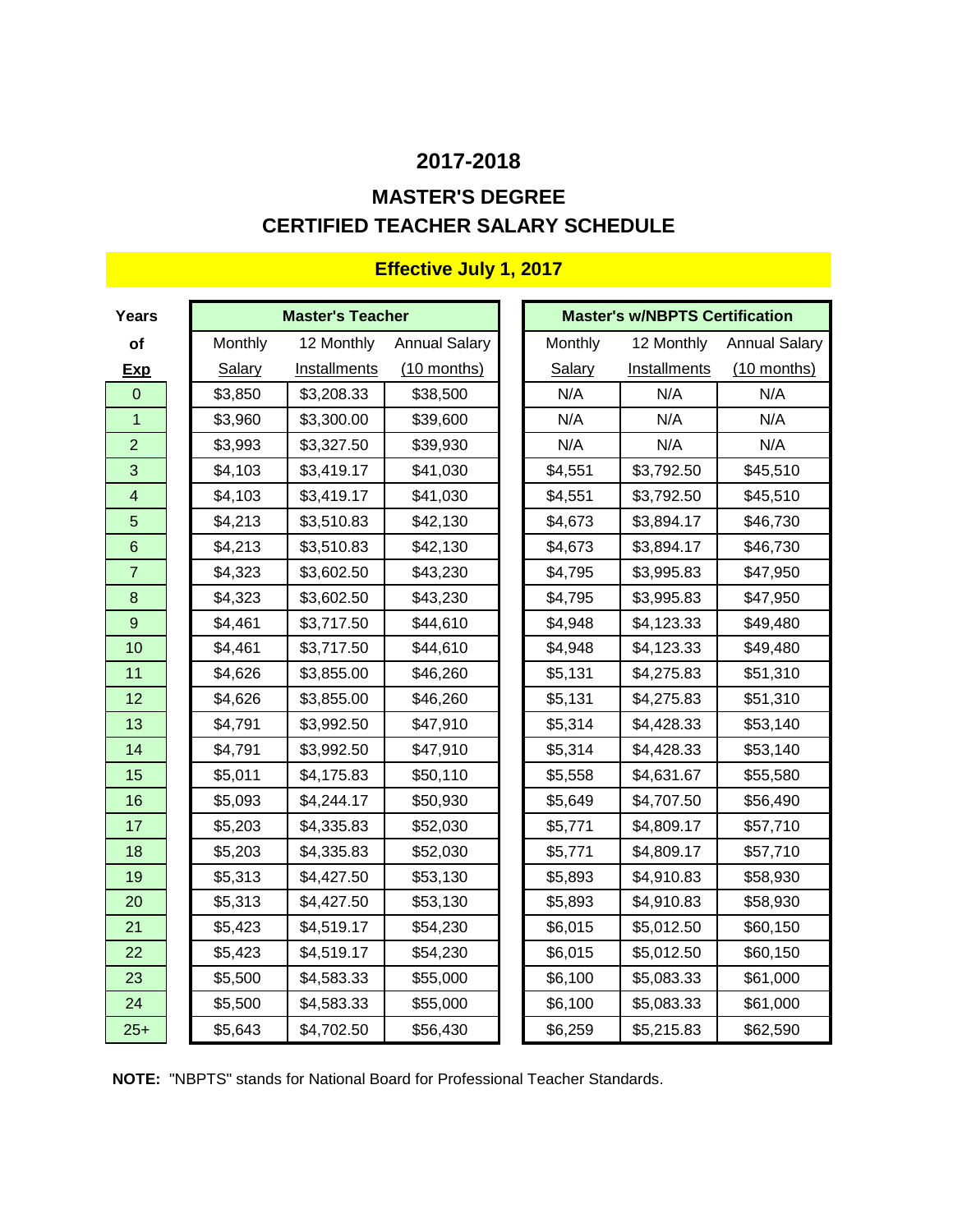## **ADVANCED AND DOCTORAL DEGREE**

#### **TEACHER SALARY SCHEDULE**

### **ADVANCED (SIXTH YEAR) <b>DOCTORATE Years Adv. Teacher Adv. w/ NBPTS Cert. PhD Teacher PhD w/ NBPTS Cert. of |** 10 12 Monthly | 10 12 Monthly || 10 12 Monthly || 10 12 Monthly **<u>Exp | Month Installments | Month Installments | Month Installments | Month Installments</u>** <mark>0 || \$3,976 | \$3,313.33 || N/A || N/A || \$4,103 | \$3,419.17 || N/A || N/A</mark> <mark>1 |</mark> \$4,086 | \$3,405.00 | N/A | N/A | | \$4,213 | \$3,510.83 | N/A | N/A 2 || \$4,119 | \$3,432.50 || N/A || N/A || \$4,246 | \$3,538.33 || N/A || N/A **3 || \$**4,229 | \$3,524.17 | \$4,677 | \$3,897.50 || \$4,356 | \$3,630.00 | \$4,804 | \$4,003.33 4 || \$4,229 | \$3,524.17 | \$4,677 | \$3,897.50 || \$4,356 | \$3,630.00 | \$4,804 | \$4,003.33 <mark>5 |</mark> \$4,339 | \$3,615.83 | \$4,799 | \$3,999.17 | | \$4,466 | \$3,721.67 | \$4,926 | \$4,105.00 6 || \$4,339 | \$3,615.83 || \$4,799 | \$3,999.17 || \$4,466 | \$3,721.67 || \$4,926 || \$4,105.00 <mark>7 |</mark> \$4,449 | \$3,707.50 | \$4,921 | \$4,100.83 | | \$4,576 | \$3,813.33 | \$5,048 | \$4,206.67 8 || \$4,449 | \$3,707.50 | \$4,921 | \$4,100.83 || \$4,576 | \$3,813.33 | \$5,048 | \$4,206.67 9 || \$4,587 | \$3,822.50 | \$5,074 | \$4,228.33 || \$4,714 | \$3,928.33 | \$5,201 | \$4,334.17 10 || \$4,587 | \$3,822.50 | \$5,074 | \$4,228.33 || \$4,714 | \$3,928.33 | \$5,201 | \$4,334.17 11 || \$4,752 | \$3,960.00 | \$5,257 | \$4,380.83 || \$4,879 | \$4,065.83 | \$5,384 | \$4,486.67 12 || \$4,752 | \$3,960.00 | \$5,257 | \$4,380.83 || \$4,879 | \$4,065.83 | \$5,384 | \$4,486.67 13 || \$4,917 | \$4,097.50 | \$5,440 | \$4,533.33 || \$5,044 | \$4,203.33 | \$5,567 | \$4,639.17 14 || \$4,917 | \$4,097.50 | \$5,440 | \$4,533.33 || \$5,044 | \$4,203.33 | \$5,567 | \$4,639.17 15 || \$5,137 | \$4,280.83 | \$5,684 | \$4,736.67 || \$5,264 | \$4,386.67 | \$5,811 | \$4,842.50 16 || \$5,219 | \$4,349.17 | \$5,775 | \$4,812.50 || \$5,346 | \$4,455.00 | \$5,902 | \$4,918.33 17 || \$5,329 | \$4,440.83 | \$5,897 | \$4,914.17 || \$5,456 | \$4,546.67 | \$6,024 | \$5,020.00 18 || \$5,329 | \$4,440.83 || \$5,897 || \$4,914.17 || \$5,456 || \$4,546.67 || \$6,024 || \$5,020.00 19 || \$5,439 | \$4,532.50 | \$6,019 | \$5,015.83 || \$5,566 | \$4,638.33 | \$6,146 | \$5,121.67 20 || \$5,439 | \$4,532.50 | \$6,019 | \$5,015.83 || \$5,566 | \$4,638.33 | \$6,146 | \$5,121.67 21 || \$5,549 | \$4,624.17 || \$6,141 || \$5,117.50 || \$5,676 || \$4,730.00 || \$6,268 || \$5,223.33 22 || \$5,549 | \$4,624.17 | \$6,141 | \$5,117.50 || \$5,676 | \$4,730.00 | \$6,268 | \$5,223.33 23 || \$5,626 | \$4,688.33 | \$6,226 | \$5,188.33 || \$5,753 | \$4,794.17 | \$6,353 | \$5,294.17 24 || \$5,626 | \$4,688.33 | \$6,226 | \$5,188.33 || \$5,753 | \$4,794.17 | \$6,353 | \$5,294.17 2<mark>5+ |</mark> \$5,769 | \$4,807.50 | \$6,385 | \$5,320.83 | | \$5,896 | \$4,913.33 | \$6,512 | \$5,426.67

#### **Effective July 1, 2017**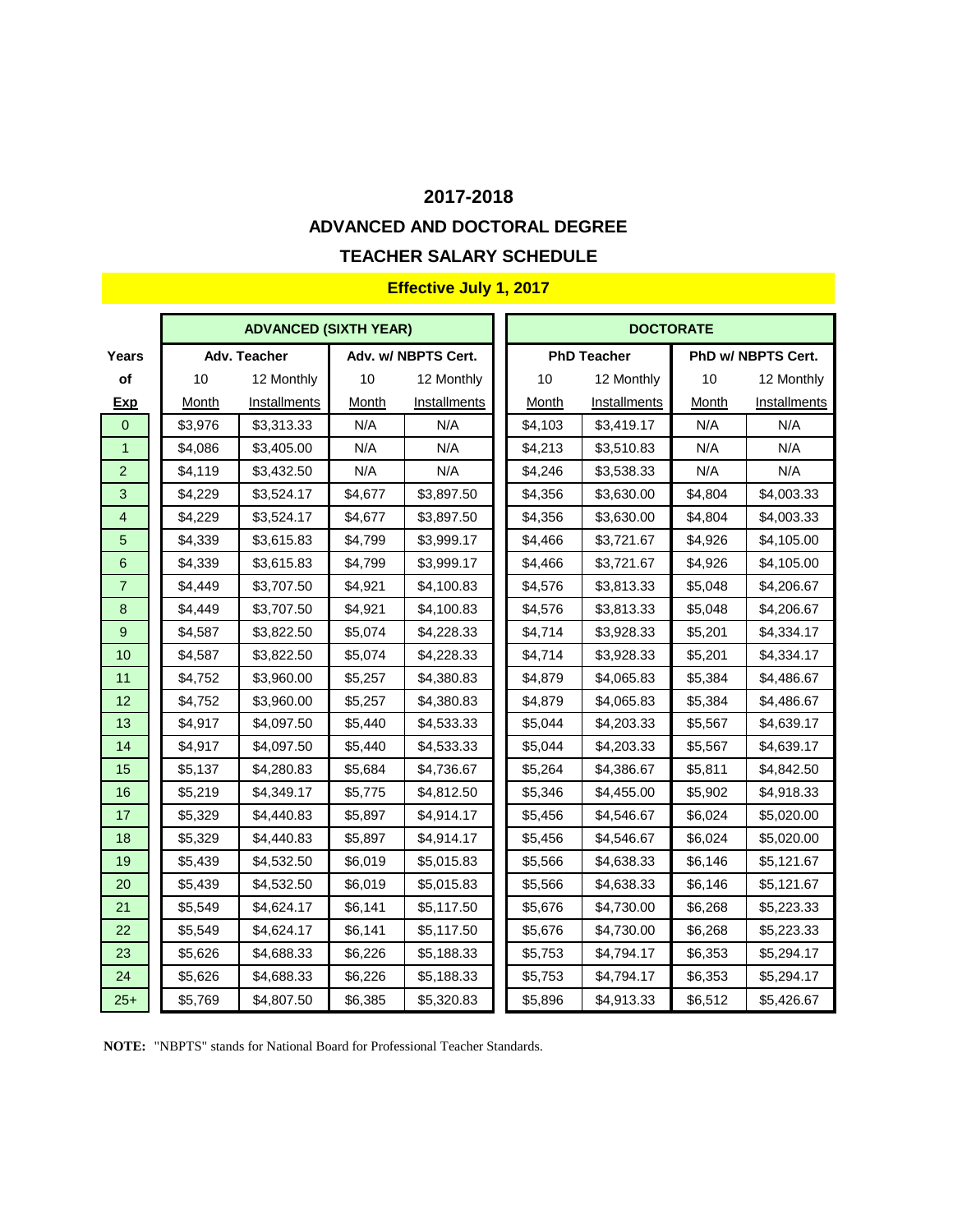# **CERTIFIED SALARY SCHEDULE BACHELOR'S DEGREE - INSTRUCTIONAL SUPPORT**

| Years                   |         | <b>Bachelor's Instructional Support</b> |                      |         | <b>Bachelor's w/ NBPTS Certification</b> |                      |
|-------------------------|---------|-----------------------------------------|----------------------|---------|------------------------------------------|----------------------|
| of                      | Monthly | 12 Monthly                              | <b>Annual Salary</b> | Monthly | 12 Monthly                               | <b>Annual Salary</b> |
| <b>Exp</b>              | Salary  | Installments                            | (10 months)          | Salary  | Installments                             | (10 months)          |
| $\mathbf 0$             | \$3,500 | \$2,916.67                              | \$35,000             | N/A     | N/A                                      | N/A                  |
| $\mathbf{1}$            | \$3,600 | \$3,000.00                              | \$36,000             | N/A     | N/A                                      | N/A                  |
| $\overline{2}$          | \$3,630 | \$3,025.00                              | \$36,300             | N/A     | N/A                                      | N/A                  |
| 3                       | \$3,730 | \$3,108.33                              | \$37,300             | \$4,178 | \$3,481.67                               | \$41,780             |
| $\overline{\mathbf{4}}$ | \$3,730 | \$3,108.33                              | \$37,300             | \$4,178 | \$3,481.67                               | \$41,780             |
| 5                       | \$3,830 | \$3,191.67                              | \$38,300             | \$4,290 | \$3,575.00                               | \$42,900             |
| 6                       | \$3,830 | \$3,191.67                              | \$38,300             | \$4,290 | \$3,575.00                               | \$42,900             |
| $\overline{7}$          | \$3,930 | \$3,275.00                              | \$39,300             | \$4,402 | \$3,668.33                               | \$44,020             |
| 8                       | \$3,930 | \$3,275.00                              | \$39,300             | \$4,402 | \$3,668.33                               | \$44,020             |
| $9$                     | \$4,055 | \$3,379.17                              | \$40,550             | \$4,542 | \$3,785.00                               | \$45,420             |
| 10                      | \$4,055 | \$3,379.17                              | \$40,550             | \$4,542 | \$3,785.00                               | \$45,420             |
| 11                      | \$4,205 | \$3,504.17                              | \$42,050             | \$4,710 | \$3,925.00                               | \$47,100             |
| 12                      | \$4,205 | \$3,504.17                              | \$42,050             | \$4,710 | \$3,925.00                               | \$47,100             |
| 13                      | \$4,355 | \$3,629.17                              | \$43,550             | \$4,878 | \$4,065.00                               | \$48,780             |
| 14                      | \$4,355 | \$3,629.17                              | \$43,550             | \$4,878 | \$4,065.00                               | \$48,780             |
| 15                      | \$4,555 | \$3,795.83                              | \$45,550             | \$5,102 | \$4,251.67                               | \$51,020             |
| 16                      | \$4,630 | \$3,858.33                              | \$46,300             | \$5,186 | \$4,321.67                               | \$51,860             |
| 17                      | \$4,730 | \$3,941.67                              | \$47,300             | \$5,298 | \$4,415.00                               | \$52,980             |
| 18                      | \$4,730 | \$3,941.67                              | \$47,300             | \$5,298 | \$4,415.00                               | \$52,980             |
| 19                      | \$4,830 | \$4,025.00                              | \$48,300             | \$5,410 | \$4,508.33                               | \$54,100             |
| 20                      | \$4,830 | \$4,025.00                              | \$48,300             | \$5,410 | \$4,508.33                               | \$54,100             |
| 21                      | \$4,930 | \$4,108.33                              | \$49,300             | \$5,522 | \$4,601.67                               | \$55,220             |
| 22                      | \$4,930 | \$4,108.33                              | \$49,300             | \$5,522 | \$4,601.67                               | \$55,220             |
| 23                      | \$5,000 | \$4,166.67                              | \$50,000             | \$5,600 | \$4,666.67                               | \$56,000             |
| 24                      | \$5,000 | \$4,166.67                              | \$50,000             | \$5,600 | \$4,666.67                               | \$56,000             |
| $25+$                   | \$5,130 | \$4,275.00                              | \$51,300             | \$5,746 | \$4,788.33                               | \$57,460             |

## **Effective July 1, 2017**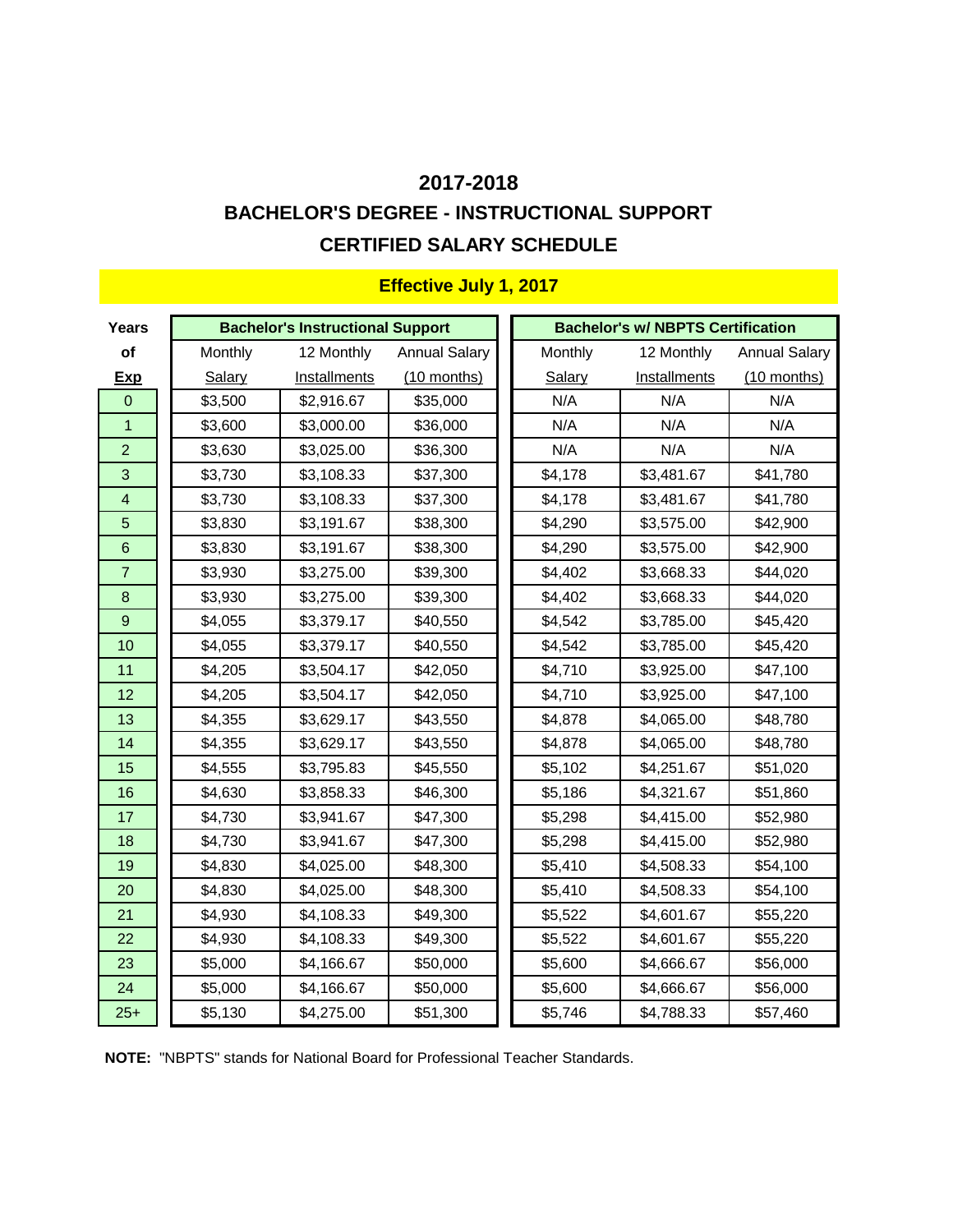# **MASTER'S DEGREE - INSTRUCTIONAL SUPPORT CERTIFIED SALARY SCHEDULE 2017-2018**

| <b>Years</b>            |         | <b>Master's Instructional Support</b> |                      |               | <b>Master's w/ NBPTS Certification</b> |                      |
|-------------------------|---------|---------------------------------------|----------------------|---------------|----------------------------------------|----------------------|
| of                      | Monthly | 12 Monthly                            | <b>Annual Salary</b> | Monthly       | 12 Monthly                             | <b>Annual Salary</b> |
| <b>Exp</b>              | Salary  | Installments                          | $(10$ months)        | <b>Salary</b> | Installments                           | $(10$ months)        |
| $\mathbf{0}$            | \$3,850 | \$3,208.33                            | \$38,500             | N/A           | N/A                                    | N/A                  |
| $\mathbf{1}$            | \$3,960 | \$3,300.00                            | \$39,600             | N/A           | N/A                                    | N/A                  |
| $\overline{2}$          | \$3,993 | \$3,327.50                            | \$39,930             | N/A           | N/A                                    | N/A                  |
| 3                       | \$4,103 | \$3,419.17                            | \$41,030             | \$4,551       | \$3,792.50                             | \$45,510             |
| $\overline{\mathbf{4}}$ | \$4,103 | \$3,419.17                            | \$41,030             | \$4,551       | \$3,792.50                             | \$45,510             |
| 5                       | \$4,213 | \$3,510.83                            | \$42,130             | \$4,673       | \$3,894.17                             | \$46,730             |
| $6\phantom{1}$          | \$4,213 | \$3,510.83                            | \$42,130             | \$4,673       | \$3,894.17                             | \$46,730             |
| $\overline{7}$          | \$4,323 | \$3,602.50                            | \$43,230             | \$4,795       | \$3,995.83                             | \$47,950             |
| $\bf 8$                 | \$4,323 | \$3,602.50                            | \$43,230             | \$4,795       | \$3,995.83                             | \$47,950             |
| $\overline{9}$          | \$4,461 | \$3,717.50                            | \$44,610             | \$4,948       | \$4,123.33                             | \$49,480             |
| 10                      | \$4,461 | \$3,717.50                            | \$44,610             | \$4,948       | \$4,123.33                             | \$49,480             |
| 11                      | \$4,626 | \$3,855.00                            | \$46,260             | \$5,131       | \$4,275.83                             | \$51,310             |
| 12                      | \$4,626 | \$3,855.00                            | \$46,260             | \$5,131       | \$4,275.83                             | \$51,310             |
| 13                      | \$4,791 | \$3,992.50                            | \$47,910             | \$5,314       | \$4,428.33                             | \$53,140             |
| 14                      | \$4,791 | \$3,992.50                            | \$47,910             | \$5,314       | \$4,428.33                             | \$53,140             |
| 15                      | \$5,011 | \$4,175.83                            | \$50,110             | \$5,558       | \$4,631.67                             | \$55,580             |
| 16                      | \$5,093 | \$4,244.17                            | \$50,930             | \$5,649       | \$4,707.50                             | \$56,490             |
| 17                      | \$5,203 | \$4,335.83                            | \$52,030             | \$5,771       | \$4,809.17                             | \$57,710             |
| 18                      | \$5,203 | \$4,335.83                            | \$52,030             | \$5,771       | \$4,809.17                             | \$57,710             |
| 19                      | \$5,313 | \$4,427.50                            | \$53,130             | \$5,893       | \$4,910.83                             | \$58,930             |
| 20                      | \$5,313 | \$4,427.50                            | \$53,130             | \$5,893       | \$4,910.83                             | \$58,930             |
| 21                      | \$5,423 | \$4,519.17                            | \$54,230             | \$6,015       | \$5,012.50                             | \$60,150             |
| 22                      | \$5,423 | \$4,519.17                            | \$54,230             | \$6,015       | \$5,012.50                             | \$60,150             |
| 23                      | \$5,500 | \$4,583.33                            | \$55,000             | \$6,100       | \$5,083.33                             | \$61,000             |
| 24                      | \$5,500 | \$4,583.33                            | \$55,000             | \$6,100       | \$5,083.33                             | \$61,000             |
| $25+$                   | \$5,643 | \$4,702.50                            | \$56,430             | \$6,259       | \$5,215.83                             | \$62,590             |

## **Effective July 1, 2017**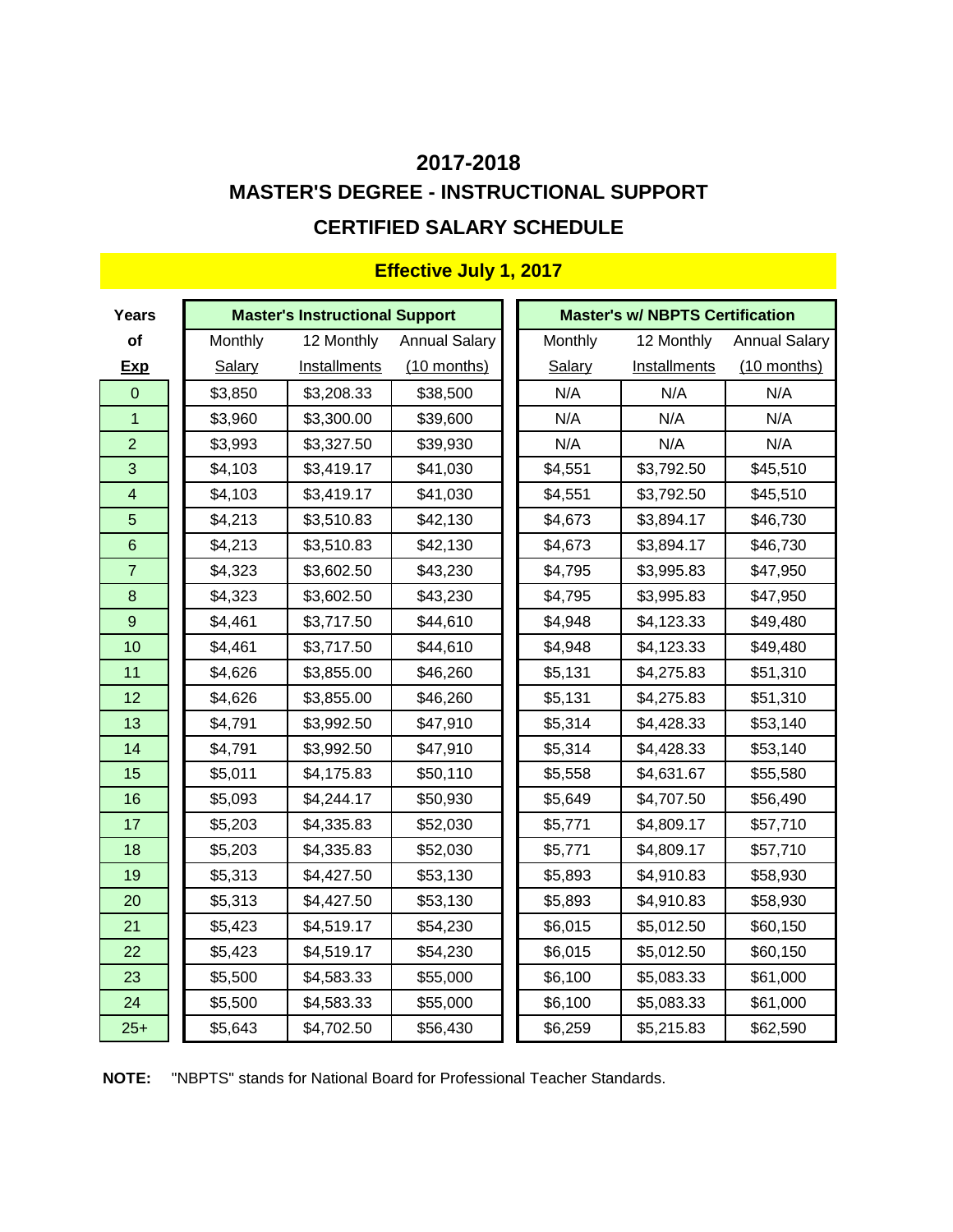## **ADVANCED AND DOCTORAL DEGREED INSTRUCTIONAL SUPPORT SALARY SCHEDULE**

#### **Effective July 1, 2017**

|                         |         | <b>ADVANCED (SIXTH YEAR)</b> |         |                     | <b>DOCTORATE</b> |                         |         |                    |  |
|-------------------------|---------|------------------------------|---------|---------------------|------------------|-------------------------|---------|--------------------|--|
| Years                   |         | Adv. Ins. Support            |         | Adv. w/ NBPTS Cert. |                  | <b>PhD Ins. Support</b> |         | PhD w/ NBPTS Cert. |  |
| of                      | 10      | 12 Monthly                   | 10      | 12 Monthly          | 10               | 12 Monthly              | 10      | 12 Monthly         |  |
| <u>Exp</u>              | Month   | Installments                 | Month   | Installments        | Month            | <b>Installments</b>     | Month   | Installments       |  |
| $\overline{0}$          | \$3,976 | \$3,313.33                   | N/A     | N/A                 | \$4,103          | \$3,419.17              | N/A     | N/A                |  |
| $\mathbf{1}$            | \$4,086 | \$3,405.00                   | N/A     | N/A                 | \$4,213          | \$3,510.83              | N/A     | N/A                |  |
| $\overline{2}$          | \$4,119 | \$3,432.50                   | N/A     | N/A                 | \$4,246          | \$3,538.33              | N/A     | N/A                |  |
| 3                       | \$4,229 | \$3,524.17                   | \$4,677 | \$3,897.50          | \$4,356          | \$3,630.00              | \$4,804 | \$4,003.33         |  |
| $\overline{\mathbf{4}}$ | \$4,229 | \$3,524.17                   | \$4,677 | \$3,897.50          | \$4,356          | \$3,630.00              | \$4,804 | \$4,003.33         |  |
| 5                       | \$4,339 | \$3,615.83                   | \$4,799 | \$3,999.17          | \$4,466          | \$3,721.67              | \$4,926 | \$4,105.00         |  |
| $\,$ 6 $\,$             | \$4,339 | \$3,615.83                   | \$4,799 | \$3,999.17          | \$4,466          | \$3,721.67              | \$4,926 | \$4,105.00         |  |
| $\overline{7}$          | \$4,449 | \$3,707.50                   | \$4,921 | \$4,100.83          | \$4,576          | \$3,813.33              | \$5,048 | \$4,206.67         |  |
| $\bf 8$                 | \$4,449 | \$3,707.50                   | \$4,921 | \$4,100.83          | \$4,576          | \$3,813.33              | \$5,048 | \$4,206.67         |  |
| $\boldsymbol{9}$        | \$4,587 | \$3,822.50                   | \$5,074 | \$4,228.33          | \$4,714          | \$3,928.33              | \$5,201 | \$4,334.17         |  |
| 10                      | \$4,587 | \$3,822.50                   | \$5,074 | \$4,228.33          | \$4,714          | \$3,928.33              | \$5,201 | \$4,334.17         |  |
| 11                      | \$4,752 | \$3,960.00                   | \$5,257 | \$4,380.83          | \$4,879          | \$4,065.83              | \$5,384 | \$4,486.67         |  |
| 12                      | \$4,752 | \$3,960.00                   | \$5,257 | \$4,380.83          | \$4,879          | \$4,065.83              | \$5,384 | \$4,486.67         |  |
| 13                      | \$4,917 | \$4,097.50                   | \$5,440 | \$4,533.33          | \$5,044          | \$4,203.33              | \$5,567 | \$4,639.17         |  |
| 14                      | \$4,917 | \$4,097.50                   | \$5,440 | \$4,533.33          | \$5,044          | \$4,203.33              | \$5,567 | \$4,639.17         |  |
| 15                      | \$5,137 | \$4,280.83                   | \$5,684 | \$4,736.67          | \$5,264          | \$4,386.67              | \$5,811 | \$4,842.50         |  |
| 16                      | \$5,219 | \$4,349.17                   | \$5,775 | \$4,812.50          | \$5,346          | \$4,455.00              | \$5,902 | \$4,918.33         |  |
| 17                      | \$5,329 | \$4,440.83                   | \$5,897 | \$4,914.17          | \$5,456          | \$4,546.67              | \$6,024 | \$5,020.00         |  |
| 18                      | \$5,329 | \$4,440.83                   | \$5,897 | \$4,914.17          | \$5,456          | \$4,546.67              | \$6,024 | \$5,020.00         |  |
| 19                      | \$5,439 | \$4,532.50                   | \$6,019 | \$5,015.83          | \$5,566          | \$4,638.33              | \$6,146 | \$5,121.67         |  |
| 20                      | \$5,439 | \$4,532.50                   | \$6,019 | \$5,015.83          | \$5,566          | \$4,638.33              | \$6,146 | \$5,121.67         |  |
| 21                      | \$5,549 | \$4,624.17                   | \$6,141 | \$5,117.50          | \$5,676          | \$4,730.00              | \$6,268 | \$5,223.33         |  |
| 22                      | \$5,549 | \$4,624.17                   | \$6,141 | \$5,117.50          | \$5,676          | \$4,730.00              | \$6,268 | \$5,223.33         |  |
| 23                      | \$5,626 | \$4,688.33                   | \$6,226 | \$5,188.33          | \$5,753          | \$4,794.17              | \$6,353 | \$5,294.17         |  |
| 24                      | \$5,626 | \$4,688.33                   | \$6,226 | \$5,188.33          | \$5,753          | \$4,794.17              | \$6,353 | \$5,294.17         |  |
| $25+$                   | \$5,769 | \$4,807.50                   | \$6,385 | \$5,320.83          | \$5,896          | \$4,913.33              | \$6,512 | \$5,426.67         |  |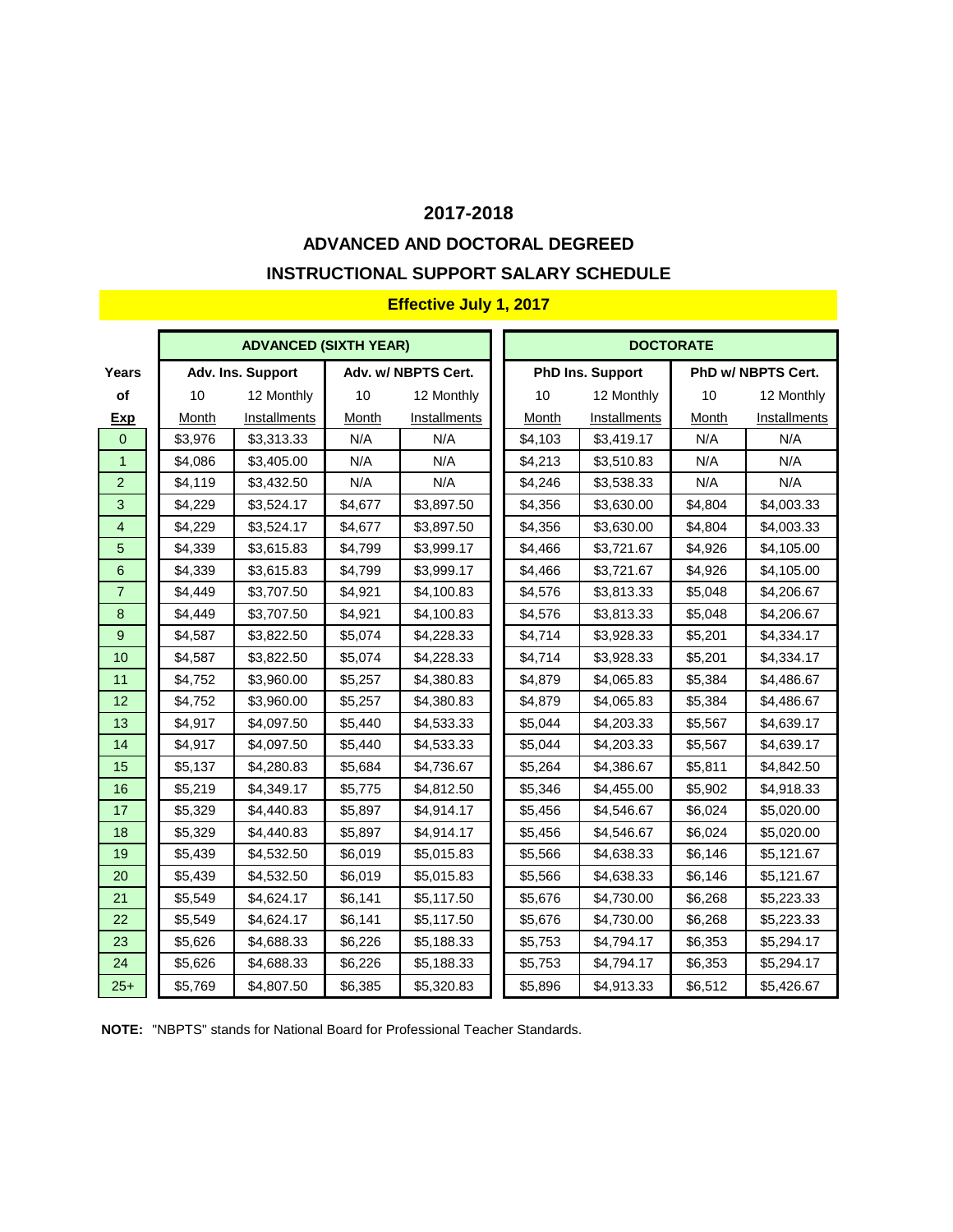#### **DAILY RATE SCHEDULES**

#### **DAILY RATES FOR TEACHERS AND SUPPORT SERVICE PERSONNEL**

#### **(Based on 21.5 Days)**

#### **Effective July 1, 2017**

| Years                   |            | <b>Bachelor's Degree</b> |          | <b>Master's Degree</b> |          | <b>Advanced Degree</b> |           | <b>Doctorate Degree</b> |
|-------------------------|------------|--------------------------|----------|------------------------|----------|------------------------|-----------|-------------------------|
| of                      |            | Bachelor's               |          | Master's               |          | Advanced               |           | Doctorate               |
| <b>Exp</b>              | Bachelor's | with NBPTS               | Master's | with NBPTS             | Advanced | with NBPTS             | Doctorate | with NBPTS              |
| $\overline{0}$          | \$162.79   | N/A                      | \$179.07 | N/A                    | \$184.93 | N/A                    | \$190.84  | N/A                     |
| $\mathbf{1}$            | \$167.44   | N/A                      | \$184.19 | N/A                    | \$190.05 | N/A                    | \$195.95  | N/A                     |
| $\overline{c}$          | \$168.84   | N/A                      | \$185.72 | N/A                    | \$191.58 | N/A                    | \$197.49  | N/A                     |
| 3                       | \$173.49   | \$194.33                 | \$190.84 | \$211.67               | \$196.70 | \$217.53               | \$202.60  | \$223.44                |
| $\overline{\mathbf{4}}$ | \$173.49   | \$194.33                 | \$190.84 | \$211.67               | \$196.70 | \$217.53               | \$202.60  | \$223.44                |
| 5                       | \$178.14   | \$199.53                 | \$195.95 | \$217.35               | \$201.81 | \$223.21               | \$207.72  | \$229.12                |
| 6                       | \$178.14   | \$199.53                 | \$195.95 | \$217.35               | \$201.81 | \$223.21               | \$207.72  | \$229.12                |
| $\overline{7}$          | \$182.79   | \$204.74                 | \$201.07 | \$223.02               | \$206.93 | \$228.88               | \$212.84  | \$234.79                |
| 8                       | \$182.79   | \$204.74                 | \$201.07 | \$223.02               | \$206.93 | \$228.88               | \$212.84  | \$234.79                |
| 9                       | \$188.60   | \$211.26                 | \$207.49 | \$230.14               | \$213.35 | \$236.00               | \$219.26  | \$241.91                |
| 10                      | \$188.60   | \$211.26                 | \$207.49 | \$230.14               | \$213.35 | \$236.00               | \$219.26  | \$241.91                |
| 11                      | \$195.58   | \$219.07                 | \$215.16 | \$238.65               | \$221.02 | \$244.51               | \$226.93  | \$250.42                |
| 12                      | \$195.58   | \$219.07                 | \$215.16 | \$238.65               | \$221.02 | \$244.51               | \$226.93  | \$250.42                |
| 13                      | \$202.56   | \$226.88                 | \$222.84 | \$247.16               | \$228.70 | \$253.02               | \$234.60  | \$258.93                |
| 14                      | \$202.56   | \$226.88                 | \$222.84 | \$247.16               | \$228.70 | \$253.02               | \$234.60  | \$258.93                |
| 15                      | \$211.86   | \$237.30                 | \$233.07 | \$258.51               | \$238.93 | \$264.37               | \$244.84  | \$270.28                |
| 16                      | \$215.35   | \$241.21                 | \$236.88 | \$262.74               | \$242.74 | \$268.60               | \$248.65  | \$274.51                |
| 17                      | \$220.00   | \$246.42                 | \$242.00 | \$268.42               | \$247.86 | \$274.28               | \$253.77  | \$280.19                |
| 18                      | \$220.00   | \$246.42                 | \$242.00 | \$268.42               | \$247.86 | \$274.28               | \$253.77  | \$280.19                |
| 19                      | \$224.65   | \$251.63                 | \$247.12 | \$274.09               | \$252.98 | \$279.95               | \$258.88  | \$285.86                |
| 20                      | \$224.65   | \$251.63                 | \$247.12 | \$274.09               | \$252.98 | \$279.95               | \$258.88  | \$285.86                |
| 21                      | \$229.30   | \$256.84                 | \$252.23 | \$279.77               | \$258.09 | \$285.63               | \$264.00  | \$291.53                |
| 22                      | \$229.30   | \$256.84                 | \$252.23 | \$279.77               | \$258.09 | \$285.63               | \$264.00  | \$291.53                |
| 23                      | \$232.56   | \$260.47                 | \$255.81 | \$283.72               | \$261.67 | \$289.58               | \$267.58  | \$295.49                |
| 24                      | \$232.56   | \$260.47                 | \$255.81 | \$283.72               | \$261.67 | \$289.58               | \$267.58  | \$295.49                |
| $25+$                   | \$238.60   | \$267.26                 | \$262.47 | \$291.12               | \$268.33 | \$296.98               | \$274.23  | \$302.88                |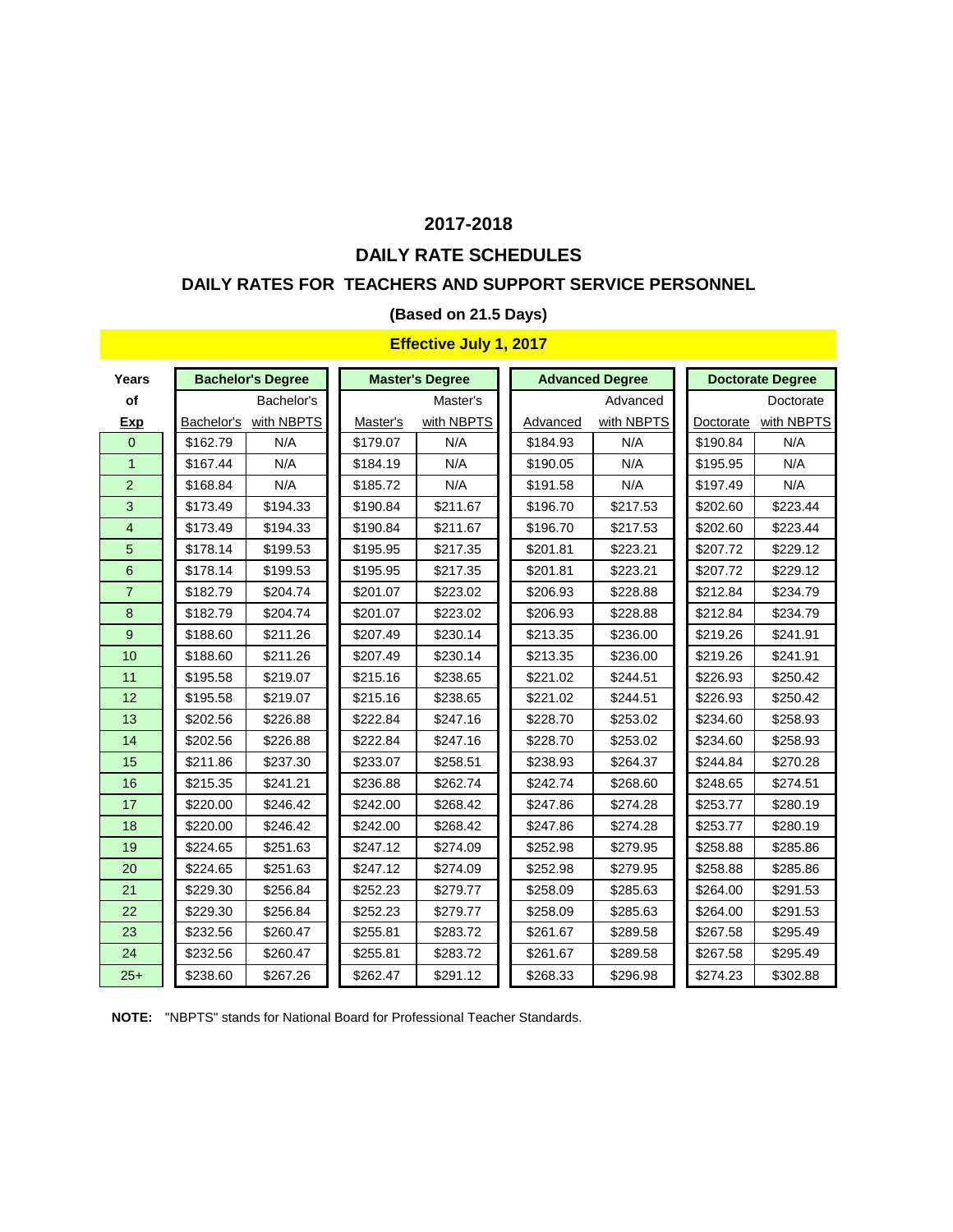## **SCHOOL PSYCHOLOGIST SALARY SCHEDULE**

#### (INCLUDING MASTER'S LEVEL SPEECH-LANGUAGE PATHOLOGISTS

#### AND MASTER'S LEVEL AUDIOLOGISTS)

| <b>Years</b>            |               | <b>Master's</b> |               | <b>Advanced</b> |               | <b>Doctorate</b>    |
|-------------------------|---------------|-----------------|---------------|-----------------|---------------|---------------------|
| of                      | Monthly       | 12 Monthly      | Monthly       | 12 Monthly      | Monthly       | 12 Monthly          |
| <b>Exp</b>              | <b>Salary</b> | Installments    | <b>Salary</b> | Installments    | <b>Salary</b> | <b>Installments</b> |
| $\mathbf 0$             | \$4,213       | \$3,510.83      | \$4,339       | \$3,615.83      | \$4,466       | \$3,721.67          |
| 1                       | \$4,213       | \$3,510.83      | \$4,339       | \$3,615.83      | \$4,466       | \$3,721.67          |
| $\overline{2}$          | \$4,323       | \$3,602.50      | \$4,449       | \$3,707.50      | \$4,576       | \$3,813.33          |
| 3                       | \$4,323       | \$3,602.50      | \$4,449       | \$3,707.50      | \$4,576       | \$3,813.33          |
| $\overline{\mathbf{4}}$ | \$4,461       | \$3,717.50      | \$4,587       | \$3,822.50      | \$4,714       | \$3,928.33          |
| 5                       | \$4,461       | \$3,717.50      | \$4,587       | \$3,822.50      | \$4,714       | \$3,928.33          |
| $6\phantom{1}$          | \$4,626       | \$3,855.00      | \$4,752       | \$3,960.00      | \$4,879       | \$4,065.83          |
| $\overline{7}$          | \$4,626       | \$3,855.00      | \$4,752       | \$3,960.00      | \$4,879       | \$4,065.83          |
| 8                       | \$4,791       | \$3,992.50      | \$4,917       | \$4,097.50      | \$5,044       | \$4,203.33          |
| 9                       | \$4,791       | \$3,992.50      | \$4,917       | \$4,097.50      | \$5,044       | \$4,203.33          |
| 10                      | \$5,011       | \$4,175.83      | \$5,137       | \$4,280.83      | \$5,264       | \$4,386.67          |
| 11                      | \$5,093       | \$4,244.17      | \$5,219       | \$4,349.17      | \$5,346       | \$4,455.00          |
| 12                      | \$5,203       | \$4,335.83      | \$5,329       | \$4,440.83      | \$5,456       | \$4,546.67          |
| 13                      | \$5,203       | \$4,335.83      | \$5,329       | \$4,440.83      | \$5,456       | \$4,546.67          |
| 14                      | \$5,313       | \$4,427.50      | \$5,439       | \$4,532.50      | \$5,566       | \$4,638.33          |
| 15                      | \$5,313       | \$4,427.50      | \$5,439       | \$4,532.50      | \$5,566       | \$4,638.33          |
| 16                      | \$5,423       | \$4,519.17      | \$5,549       | \$4,624.17      | \$5,676       | \$4,730.00          |
| 17                      | \$5,423       | \$4,519.17      | \$5,549       | \$4,624.17      | \$5,676       | \$4,730.00          |
| 18                      | \$5,500       | \$4,583.33      | \$5,626       | \$4,688.33      | \$5,753       | \$4,794.17          |
| 19                      | \$5,500       | \$4,583.33      | \$5,626       | \$4,688.33      | \$5,753       | \$4,794.17          |
| 20                      | \$5,643       | \$4,702.50      | \$5,769       | \$4,807.50      | \$5,896       | \$4,913.33          |
| 21                      | \$5,643       | \$4,702.50      | \$5,769       | \$4,807.50      | \$5,896       | \$4,913.33          |
| 22                      | \$5,643       | \$4,702.50      | \$5,769       | \$4,807.50      | \$5,896       | \$4,913.33          |
| 23                      | \$5,643       | \$4,702.50      | \$5,769       | \$4,807.50      | \$5,896       | \$4,913.33          |
| 24                      | \$5,643       | \$4,702.50      | \$5,769       | \$4,807.50      | \$5,896       | \$4,913.33          |
| $25+$                   | \$6,066       | \$5,055.00      | \$6,192       | \$5,160.00      | \$6,319       | \$5,265.83          |

#### **Effective July 1, 2017**

**NOTE:** Speech-language pathologists and audiologists who are not certified at the master's level in their field are to be paid on the teacher salary schedule according to their highest level of certification.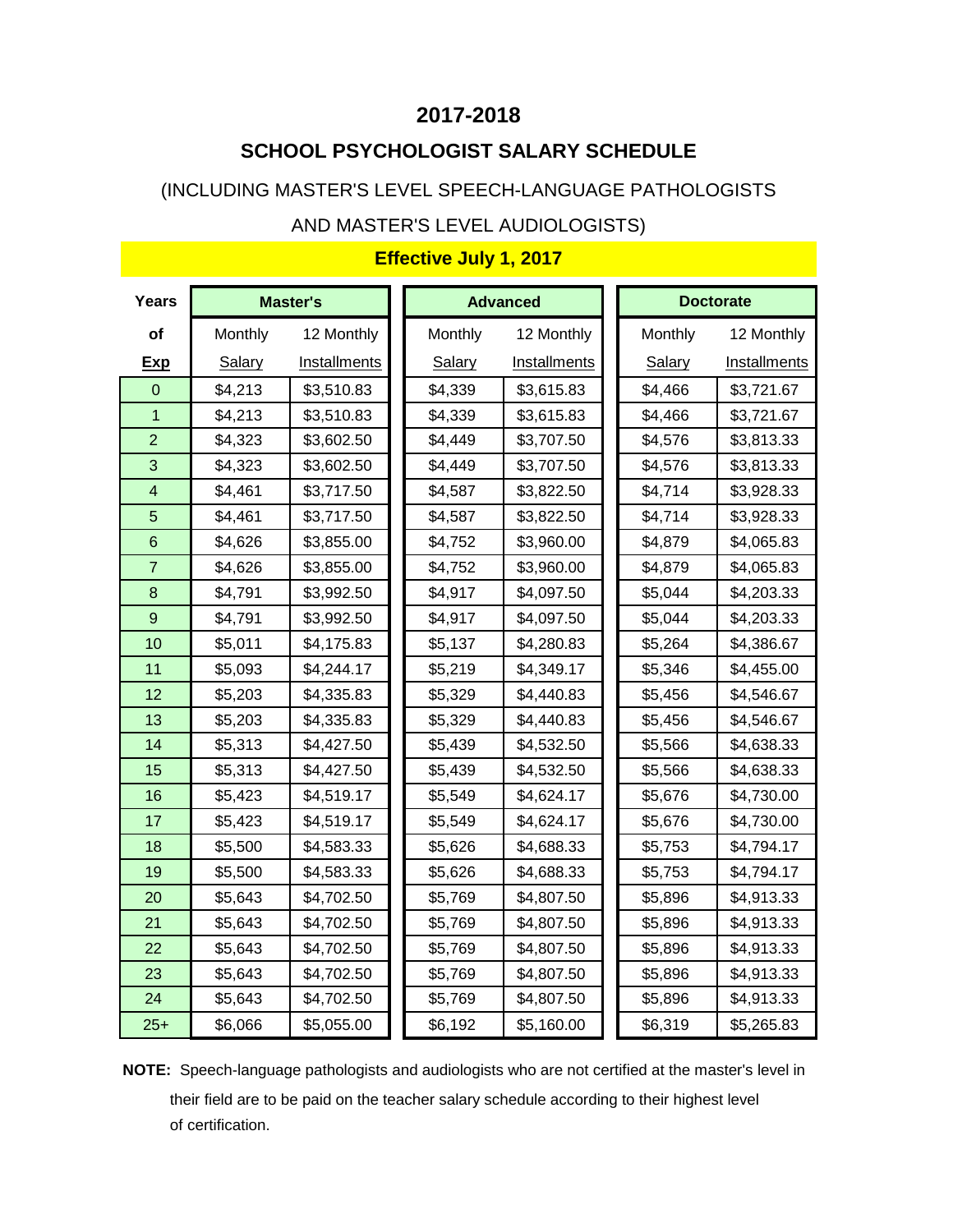# **DAILY RATES FOR SCHOOL PSYCHOLOGISTS**

Including Masters Level Speech-Language Pathologists

and Masters Level Audiologists

## **(Based on 21.5 Days)**

## **Effective July 1, 2017**

| <b>YEARS OF</b>         | <b>BASE</b>   |                | <b>Psychologists</b> |                  |
|-------------------------|---------------|----------------|----------------------|------------------|
| <b>EXP</b>              | <b>SALARY</b> | <b>Masters</b> | <b>Advanced</b>      | <b>Doctorate</b> |
| $\overline{0}$          | \$4,213       | \$195.95       | \$201.81             | \$207.72         |
| $\overline{1}$          | \$4,213       | \$195.95       | \$201.81             | \$207.72         |
| $\overline{2}$          | \$4,323       | \$201.07       | \$206.93             | \$212.84         |
| 3                       | \$4,323       | \$201.07       | \$206.93             | \$212.84         |
| $\overline{\mathbf{4}}$ | \$4,461       | \$207.49       | \$213.35             | \$219.26         |
| 5                       | \$4,461       | \$207.49       | \$213.35             | \$219.26         |
| $6\phantom{1}6$         | \$4,626       | \$215.16       | \$221.02             | \$226.93         |
| $\overline{7}$          | \$4,626       | \$215.16       | \$221.02             | \$226.93         |
| 8                       | \$4,791       | \$222.84       | \$228.70             | \$234.60         |
| 9                       | \$4,791       | \$222.84       | \$228.70             | \$234.60         |
| 10                      | \$5,011       | \$233.07       | \$238.93             | \$244.84         |
| 11                      | \$5,093       | \$236.88       | \$242.74             | \$248.65         |
| 12                      | \$5,203       | \$242.00       | \$247.86             | \$253.77         |
| 13                      | \$5,203       | \$242.00       | \$247.86             | \$253.77         |
| 14                      | \$5,313       | \$247.12       | \$252.98             | \$258.88         |
| 15                      | \$5,313       | \$247.12       | \$252.98             | \$258.88         |
| 16                      | \$5,423       | \$252.23       | \$258.09             | \$264.00         |
| 17                      | \$5,423       | \$252.23       | \$258.09             | \$264.00         |
| 18                      | \$5,500       | \$255.81       | \$261.67             | \$267.58         |
| 19                      | \$5,500       | \$255.81       | \$261.67             | \$267.58         |
| 20                      | \$5,643       | \$262.47       | \$268.33             | \$274.23         |
| 21                      | \$5,643       | \$262.47       | \$268.33             | \$274.23         |
| 22                      | \$5,643       | \$262.47       | \$268.33             | \$274.23         |
| 23                      | \$5,643       | \$262.47       | \$268.33             | \$274.23         |
| 24                      | \$5,643       | \$262.47       | \$268.33             | \$274.23         |
| $25+$                   | \$6,066       | \$282.14       | \$288.00             | \$293.91         |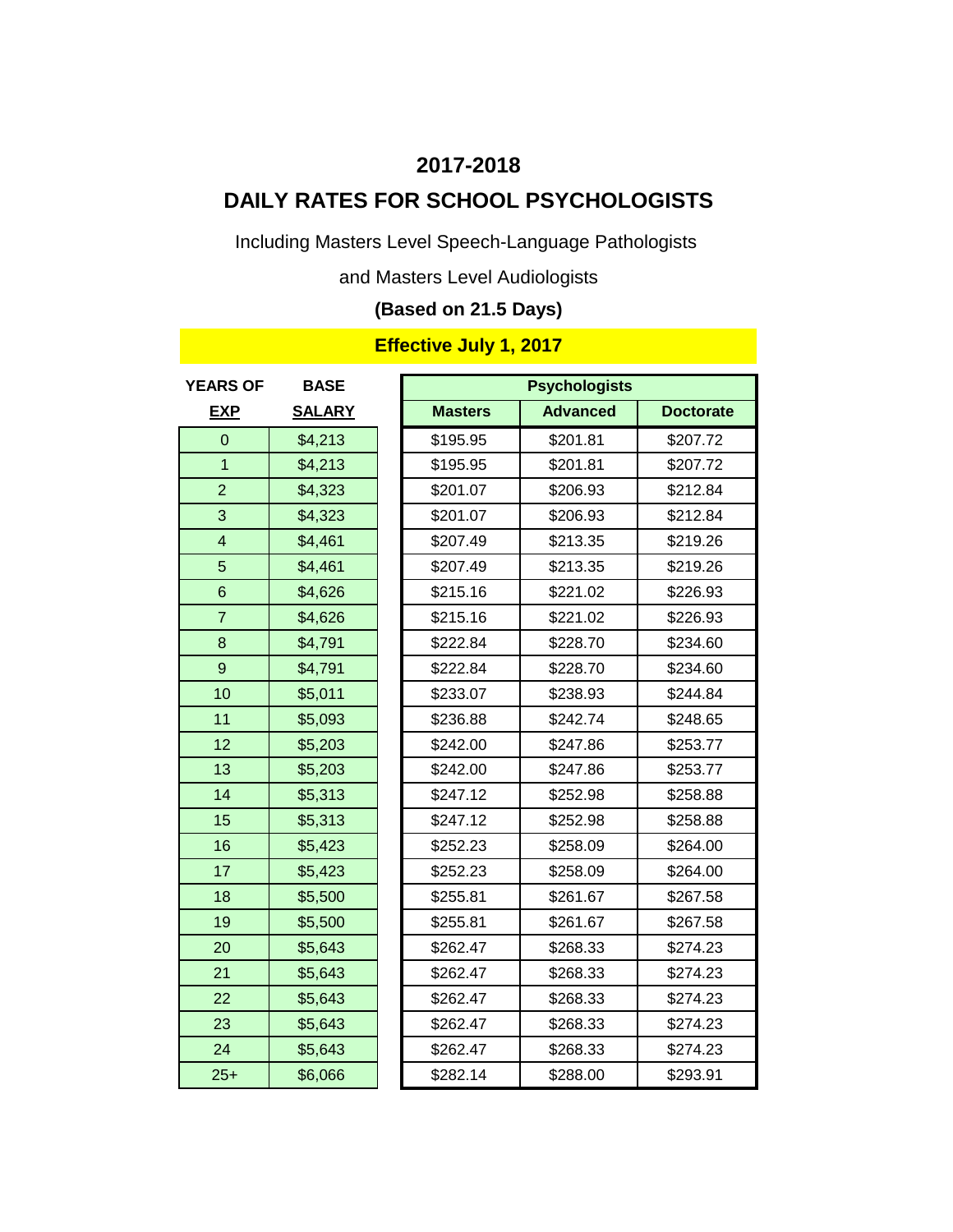## **ASSISTANT PRINCIPALS**

### **SALARY SCHEDULE**

#### **Effective July 1, 2017**

| Years            |              | <b>Assist. Principals (MASTER)</b> |              | <b>Assist. Principals (ADVANCED)</b> |              | <b>Assist. Principals (DOCTORATE)</b> |
|------------------|--------------|------------------------------------|--------------|--------------------------------------|--------------|---------------------------------------|
| of               | 10           | <b>Annual Salary</b>               | 10           | <b>Annual Salary</b>                 | 10           | <b>Annual Salary</b>                  |
| Exp              | <b>Month</b> | $(10$ months)                      | <b>Month</b> | $(10$ months)                        | <b>Month</b> | $(10$ months)                         |
| $\mathbf 0$      | \$4,095      | \$40,950                           | \$4,221      | \$42,210                             | \$4,348      | \$43,480                              |
| $\mathbf{1}$     | \$4,212      | \$42,120                           | \$4,338      | \$43,380                             | \$4,465      | \$44,650                              |
| $\overline{2}$   | \$4,247      | \$42,470                           | \$4,373      | \$43,730                             | \$4,500      | \$45,000                              |
| $\sqrt{3}$       | \$4,364      | \$43,640                           | \$4,490      | \$44,900                             | \$4,617      | \$46,170                              |
| $\overline{4}$   | \$4,364      | \$43,640                           | \$4,490      | \$44,900                             | \$4,617      | \$46,170                              |
| $\overline{5}$   | \$4,481      | \$44,810                           | \$4,607      | \$46,070                             | \$4,734      | \$47,340                              |
| $6\phantom{1}$   | \$4,481      | \$44,810                           | \$4,607      | \$46,070                             | \$4,734      | \$47,340                              |
| $\overline{7}$   | \$4,598      | \$45,980                           | \$4,724      | \$47,240                             | \$4,851      | \$48,510                              |
| $\bf 8$          | \$4,598      | \$45,980                           | \$4,724      | \$47,240                             | \$4,851      | \$48,510                              |
| $\boldsymbol{9}$ | \$4,744      | \$47,440                           | \$4,870      | \$48,700                             | \$4,997      | \$49,970                              |
| 10               | \$4,744      | \$47,440                           | \$4,870      | \$48,700                             | \$4,997      | \$49,970                              |
| 11               | \$4,920      | \$49,200                           | \$5,046      | \$50,460                             | \$5,173      | \$51,730                              |
| 12               | \$4,920      | \$49,200                           | \$5,046      | \$50,460                             | \$5,173      | \$51,730                              |
| 13               | \$5,095      | \$50,950                           | \$5,221      | \$52,210                             | \$5,348      | \$53,480                              |
| 14               | \$5,095      | \$50,950                           | \$5,221      | \$52,210                             | \$5,348      | \$53,480                              |
| 15               | \$5,329      | \$53,290                           | \$5,455      | \$54,550                             | \$5,582      | \$55,820                              |
| 16               | \$5,417      | \$54,170                           | \$5,543      | \$55,430                             | \$5,670      | \$56,700                              |
| 17               | \$5,534      | \$55,340                           | \$5,660      | \$56,600                             | \$5,787      | \$57,870                              |
| 18               | \$5,534      | \$55,340                           | \$5,660      | \$56,600                             | \$5,787      | \$57,870                              |
| 19               | \$5,651      | \$56,510                           | \$5,777      | \$57,770                             | \$5,904      | \$59,040                              |
| 20               | \$5,651      | \$56,510                           | \$5,777      | \$57,770                             | \$5,904      | \$59,040                              |
| 21               | \$5,768      | \$57,680                           | \$5,894      | \$58,940                             | \$6,021      | \$60,210                              |
| 22               | \$5,768      | \$57,680                           | \$5,894      | \$58,940                             | \$6,021      | \$60,210                              |
| 23               | \$5,850      | \$58,500                           | \$5,976      | \$59,760                             | \$6,103      | \$61,030                              |
| 24               | \$5,850      | \$58,500                           | \$5,976      | \$59,760                             | \$6,103      | \$61,030                              |
| $25+$            | \$6,002      | \$60,020                           | \$6,128      | \$61,280                             | \$6,255      | \$62,550                              |

**NOTE:** Assistant Principals no longer qualifies for Longevity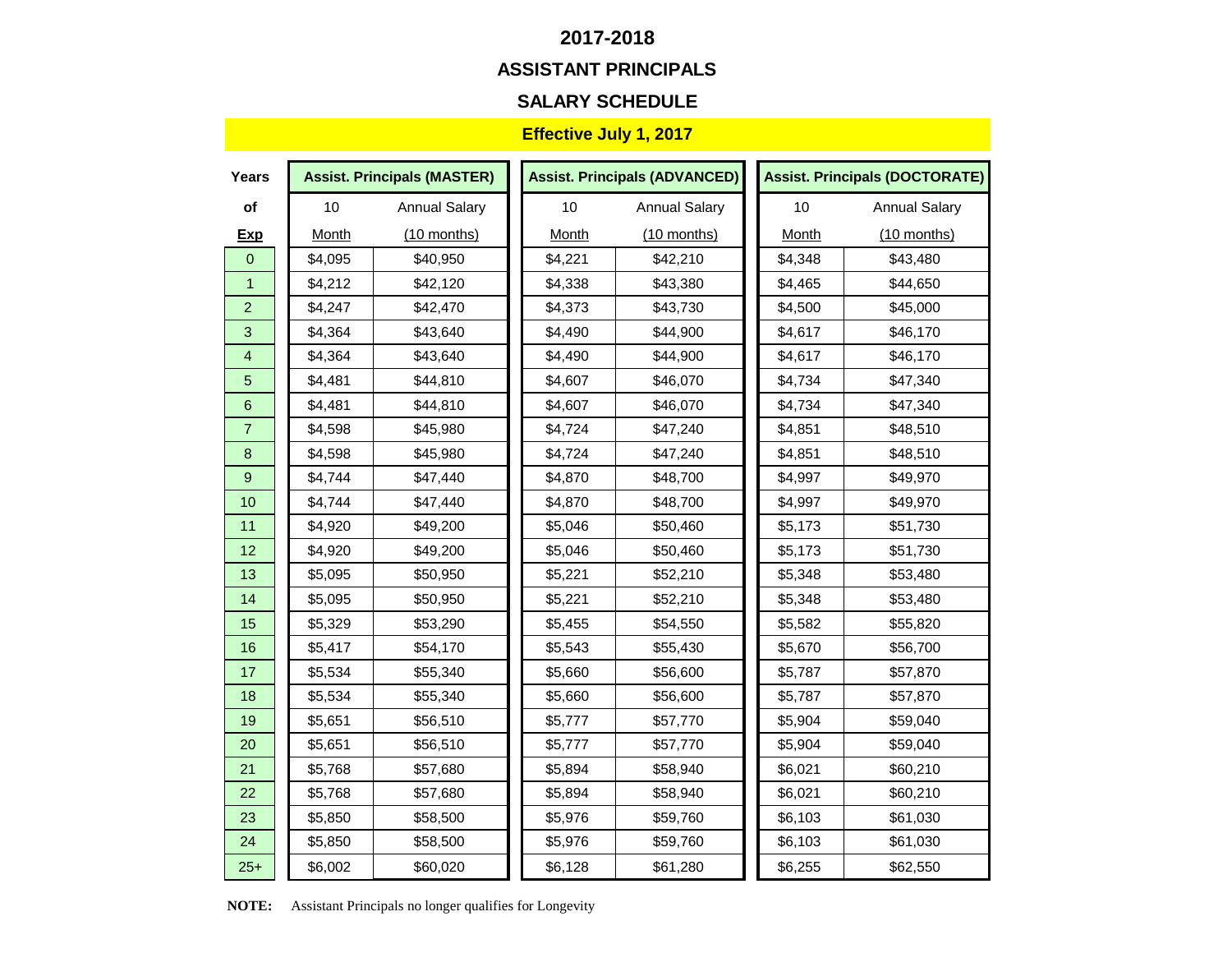## **PRINCIPAL SALARY (Monthly Schedules) FY 2017-18 Effective July 1, 2017**

|                   |                | <b>Base</b>    |                | <b>Growth Met</b> |                  | <b>Growth Exceeded</b> |
|-------------------|----------------|----------------|----------------|-------------------|------------------|------------------------|
| <b>ADM</b>        | Schedule/      | <b>Monthly</b> | Schedule/      | <b>Monthly</b>    | Schedule/        | <b>Monthly</b>         |
| Range             | Pay Level      | <b>Salary</b>  | Pay Level      | <b>Salary</b>     | <b>Pay Level</b> | <b>Salary</b>          |
| 400<br>up to      | B1             | \$5,145.92     | G <sub>1</sub> | \$5,660.50        | E1               | \$6,175.08             |
| 700<br>401<br>to  | <b>B2</b>      | \$5,403.25     | G <sub>2</sub> | \$5,943.50        | E <sub>2</sub>   | \$6,483.83             |
| to 1,000<br>701   | B <sub>3</sub> | \$5,660.50     | G <sub>3</sub> | \$6,226.58        | E <sub>3</sub>   | \$6,792.58             |
| to 1,300<br>1,001 | <b>B4</b>      | \$5,917.83     | G4             | \$6,509.58        | E <sub>4</sub>   | \$7,101.33             |
| over 1,300        | B <sub>5</sub> | \$6,175.08     | G <sub>5</sub> | \$6,792.58        | E <sub>5</sub>   | \$7,410.08             |

**PRINCIPAL SALARY (Annual Schedules) FY 2017-18 Effective July 1, 2017**

|                   |                | <b>Base</b>   |                  | <b>Growth Met</b> |                | <b>Growth Exceeded</b> |
|-------------------|----------------|---------------|------------------|-------------------|----------------|------------------------|
| <b>ADM</b>        | Schedule/      | <b>Annual</b> | Schedule/        | <b>Annual</b>     | Schedule/      | <b>Annual</b>          |
| Range             | Pay Level      | <b>Salary</b> | <b>Pay Level</b> | <b>Salary</b>     | Pay Level      | <b>Salary</b>          |
| 400<br>up to      | B <sub>1</sub> | \$61,751      | G1               | \$67,926          | E1             | \$74,101               |
| 401<br>700<br>to  | <b>B2</b>      | \$64,839      | G <sub>2</sub>   | \$71,322          | E <sub>2</sub> | \$77,806               |
| to 1,000<br>701   | B <sub>3</sub> | \$67,926      | G <sub>3</sub>   | \$74,719          | E <sub>3</sub> | \$81,511               |
| 1,001<br>to 1,300 | <b>B4</b>      | \$71,014      | G4               | \$78,115          | E4             | \$85,216               |
| over 1,300        | B <sub>5</sub> | \$74,101      | G <sub>5</sub>   | \$81,511          | E <sub>5</sub> | \$88,921               |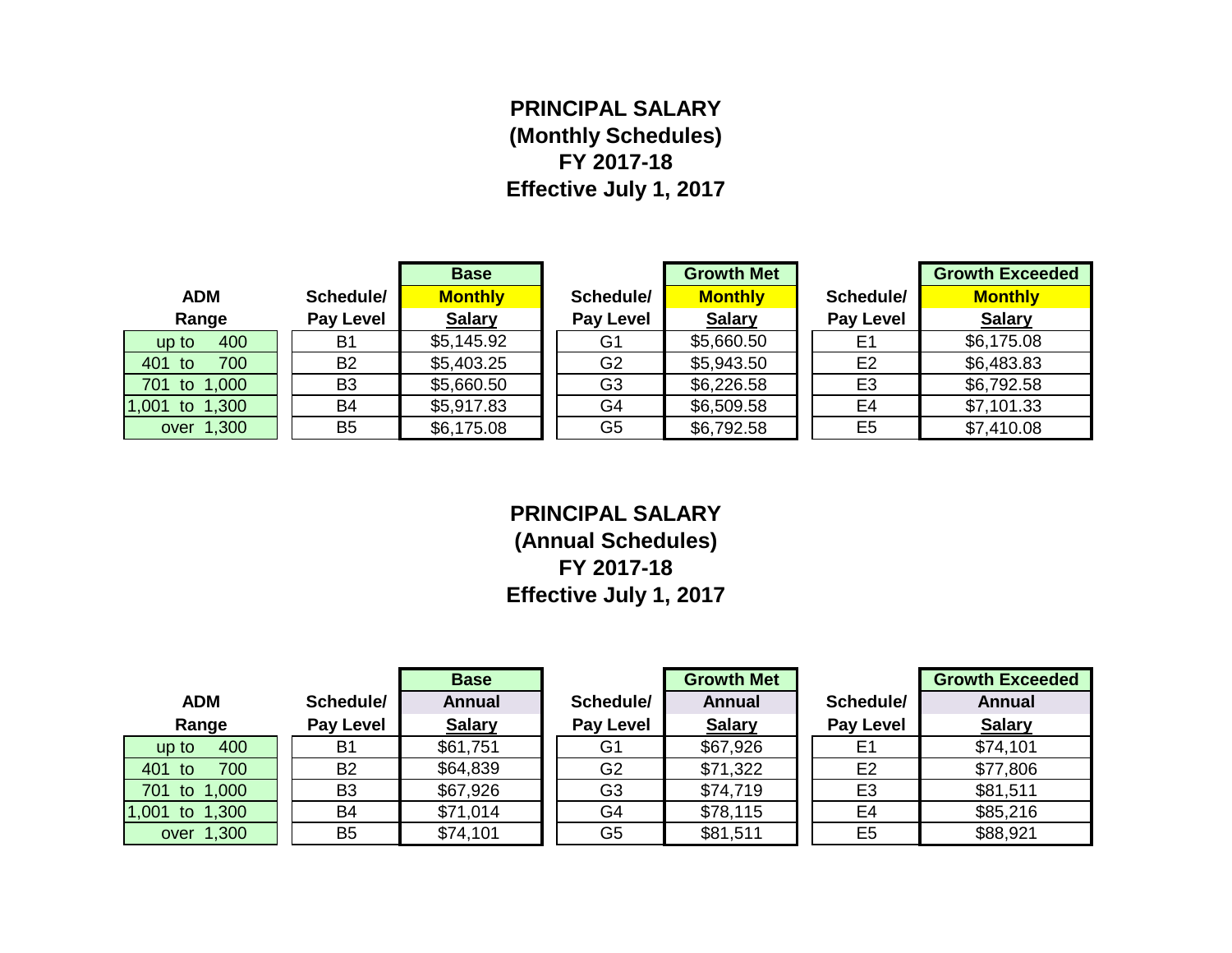## **PRINCIPAL DAILY RATES FY 2017-18 Effective July 1, 2017**

|                  |                | <b>Base - Daily Rate</b> |                    |          |          |  |  |
|------------------|----------------|--------------------------|--------------------|----------|----------|--|--|
| <b>SCHEDULE/</b> | <b>BASE</b>    |                          | Days in Pay Period |          |          |  |  |
| <b>PAY LEVEL</b> | monthly SALARY | <u>20</u>                | 23                 |          |          |  |  |
| <b>B1</b>        | \$5,145.92     | \$257.30                 | \$245.04           | \$233.91 | \$223.74 |  |  |
| <b>B2</b>        | \$5,403.25     | \$270.16                 | \$257.30           | \$245.60 | \$234.92 |  |  |
| <b>B3</b>        | \$5,660.50     | \$283.03                 | \$269.55           | \$257.30 | \$246.11 |  |  |
| <b>B4</b>        | \$5,917.83     | \$295.89                 | \$281.80           | \$268.99 | \$257.30 |  |  |
| <b>B5</b>        | \$6,175.08     | \$308.75                 | \$294.05           | \$280.69 | \$268.48 |  |  |

|                  |                   |                    |          | <b>Met Growth - daily rate</b> |          |
|------------------|-------------------|--------------------|----------|--------------------------------|----------|
| <b>SCHEDULE/</b> | <b>MET GROWTH</b> | Days in Pay Period |          |                                |          |
| <b>PAY LEVEL</b> | monthly SALARY    | 20                 | 21       | <u>22</u>                      | 23       |
| G <sub>1</sub>   | \$5,660.50        | \$283.03           | \$269.55 | \$257.30                       | \$246.11 |
| G <sub>2</sub>   | \$5,943.50        | \$297.18           | \$283.02 | \$270.16                       | \$258.41 |
| G <sub>3</sub>   | \$6,226.58        | \$311.33           | \$296.50 | \$283.03                       | \$270.72 |
| G4               | \$6,509.58        | \$325.48           | \$309.98 | \$295.89                       | \$283.03 |
| G <sub>5</sub>   | \$6,792.58        | \$339.63           | \$323.46 | \$308.75                       | \$295.33 |

|                  |                        | <b>Exceeded Growth - Daily Rates</b> |                    |           |           |
|------------------|------------------------|--------------------------------------|--------------------|-----------|-----------|
| <b>SCHEDULE/</b> | <b>EXCEEDED GROWTH</b> |                                      | Days in Pay Period |           |           |
| <b>PAY LEVEL</b> | monthly SALARY         | <u>20</u>                            |                    | <u>22</u> | <u>23</u> |
| E <sub>1</sub>   | \$6,175.08             | \$308.75                             | \$294.05           | \$280.69  | \$268.48  |
| E <sub>2</sub>   | \$6,483.83             | \$324.19                             | \$308.75           | \$294.72  | \$281.91  |
| E <sub>3</sub>   | \$6,792.58             | \$339.63                             | \$323.46           | \$308.75  | \$295.33  |
| E4               | \$7,101.33             | \$355.07                             | \$338.16           | \$322.79  | \$308.75  |
| E <sub>5</sub>   | \$7,410.08             | \$370.50                             | \$352.86           | \$336.82  | \$322.18  |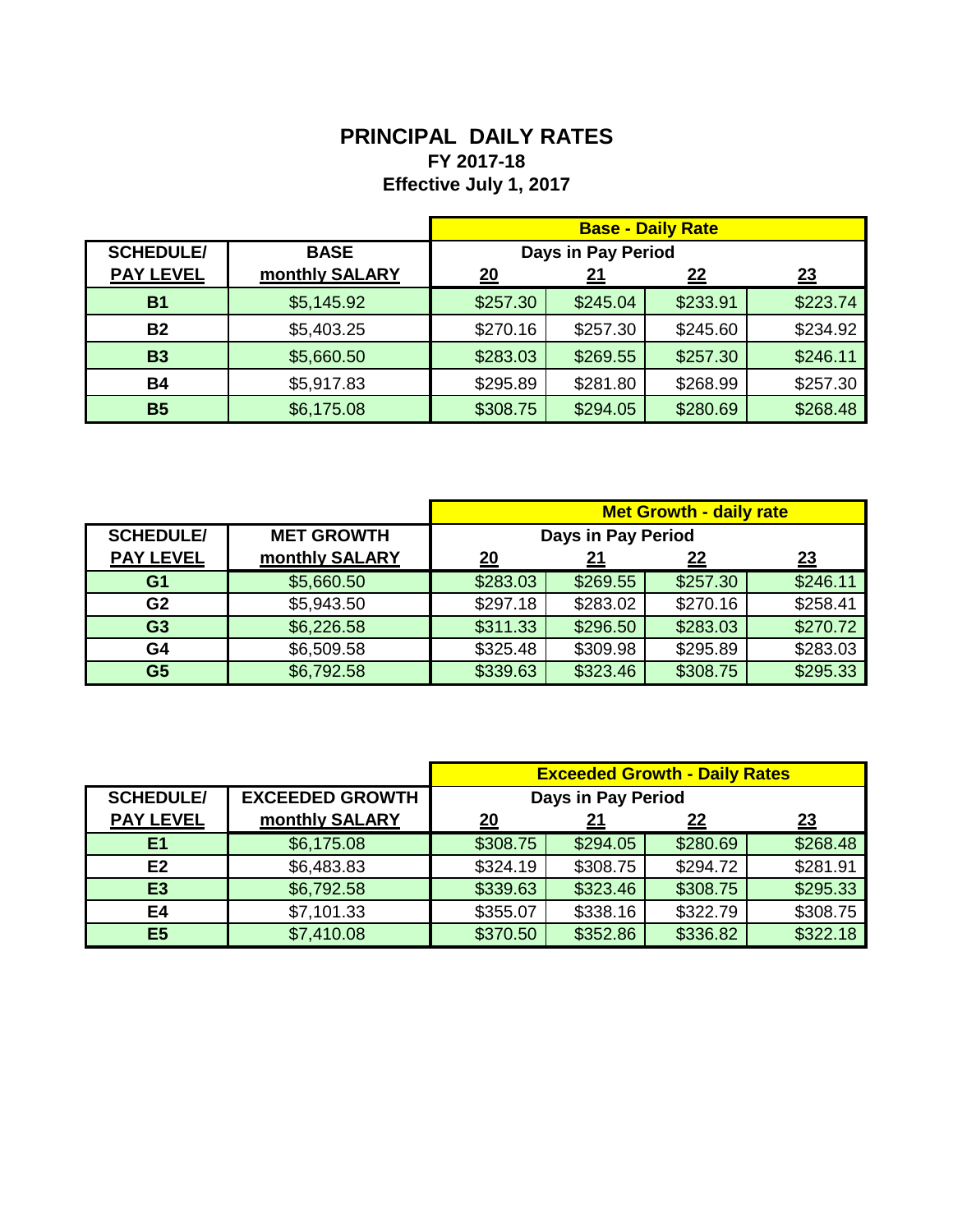# **CENTRAL OFFICE ADMINISTRATOR SALARY RANGES ASSOCIATE SUPERINTENDENTS, ASSISTANT SUPERINTENDENTS, DIRECTORS, SUPERVISORS, COORDINATORS, AND FINANCE OFFICERS**

| <b>Classification</b>           | <b>Minimum</b><br><b>Monthly Salary</b> | <b>Maximum</b><br><b>Monthly Salary</b> |
|---------------------------------|-----------------------------------------|-----------------------------------------|
| School Administrator I          | \$3,525                                 | \$6,501                                 |
| School Administrator II         | \$3,729                                 | \$6,888                                 |
| <b>School Administrator III</b> | \$3,951                                 | \$7,300                                 |
| <b>School Administrator IV</b>  | \$4,104                                 | \$7,585                                 |
| School Administrator V          | \$4,265                                 | \$7,887                                 |
| <b>School Administrator VI</b>  | \$4,517                                 | \$8,356                                 |
| <b>School Administrator VII</b> | \$4,693                                 | \$8,688                                 |

## **Effective July 1, 2017**

#### **NOTES:**

- 1. Salary determinations shall be made by the local board of education within the salary range which corresponds to the School Administrator assignment.
- 2. ADD \$126 per month for an appropriate advanced license.
- 3. ADD \$253 per month for an appropriate advanced license and an earned doctorate.
- 4. The range maximums do not include advanced (\$126) or doctoral (\$253) monthly supplements.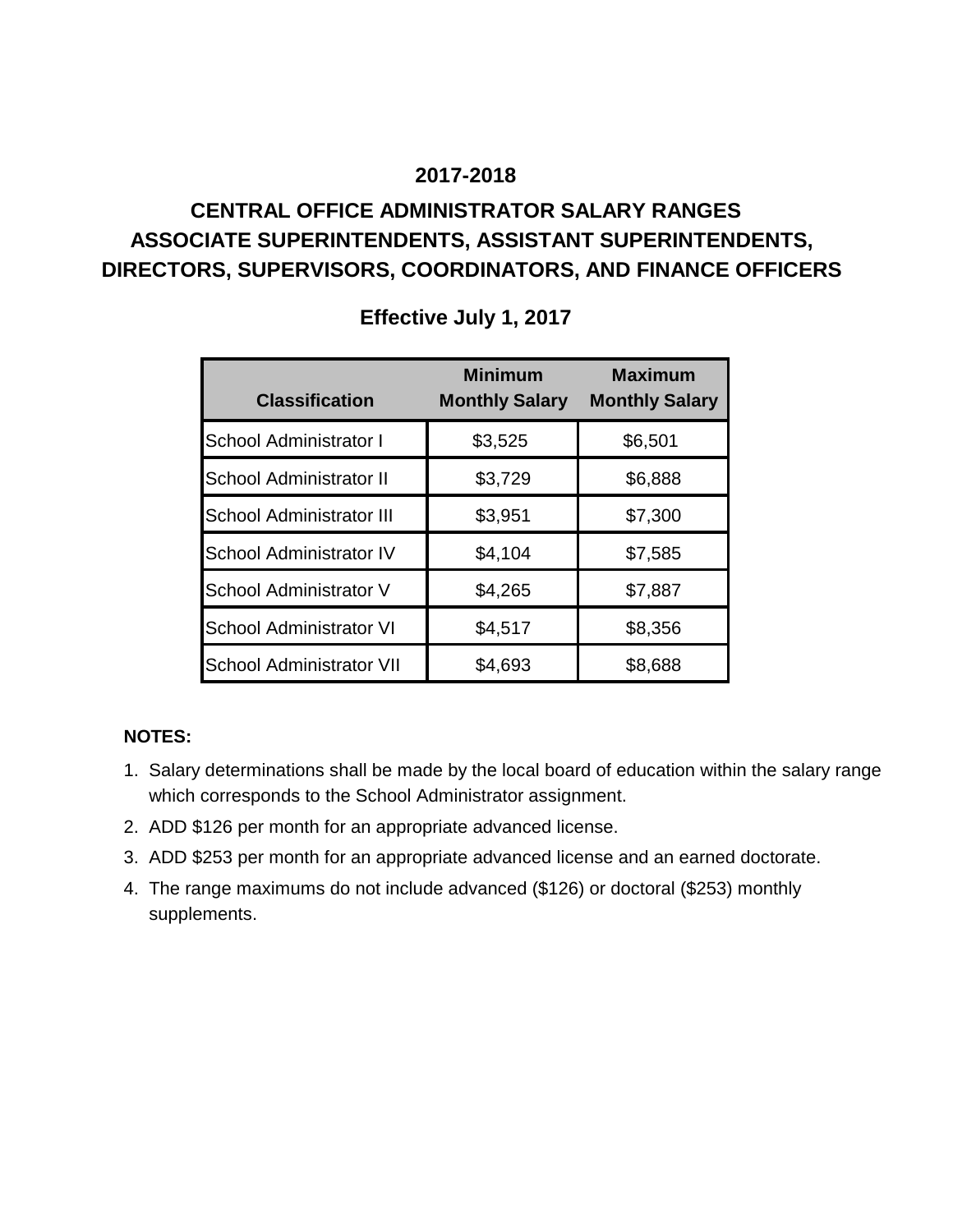# **SUPERINTENDENT SALARY RANGES 2017-2018**

| <b>Classification</b>                        | <b>Minimum</b><br><b>Monthly Salary</b> | <b>Maximum</b><br><b>Monthly Salary</b> |
|----------------------------------------------|-----------------------------------------|-----------------------------------------|
| Superintendent I<br>(Up to 2,500 ADM)        | \$4,974                                 | \$9,209                                 |
| Superintendent II<br>$(2,501 - 5,000$ ADM)   | \$5,273                                 | \$9,758                                 |
| Superintendent III<br>$(5,001 - 10,000$ ADM) | \$5,586                                 | \$10,344                                |
| Superintendent IV<br>$(10,001 - 25,000$ ADM) | \$5,921                                 | \$10,965                                |
| Superintendent V<br>(Over 25,000 ADM)        | \$6,277                                 | \$11,626                                |

## **Effective July 1, 2017**

#### **NOTES:**

- 1. Salary Assignment: Superintendents are paid within salary ranges determined by the ADM of the local education agency (LEA) to which they are assigned. ADM is based on the higher of the best one of the first two months projected ADM, or the best one of the first two months prior year actual ADM. Placement within the ADM salary ranges is determined by the local board of education.
- 2. ADD \$126 per month for an advanced superintendent's certificate (AS).
- 3. ADD \$253 per month for an advanced superintendent's certificate based on an earned doctorate degree (DAS).
- 4. The range maximums do not include advanced (\$126) or doctoral (\$253) monthly supplements.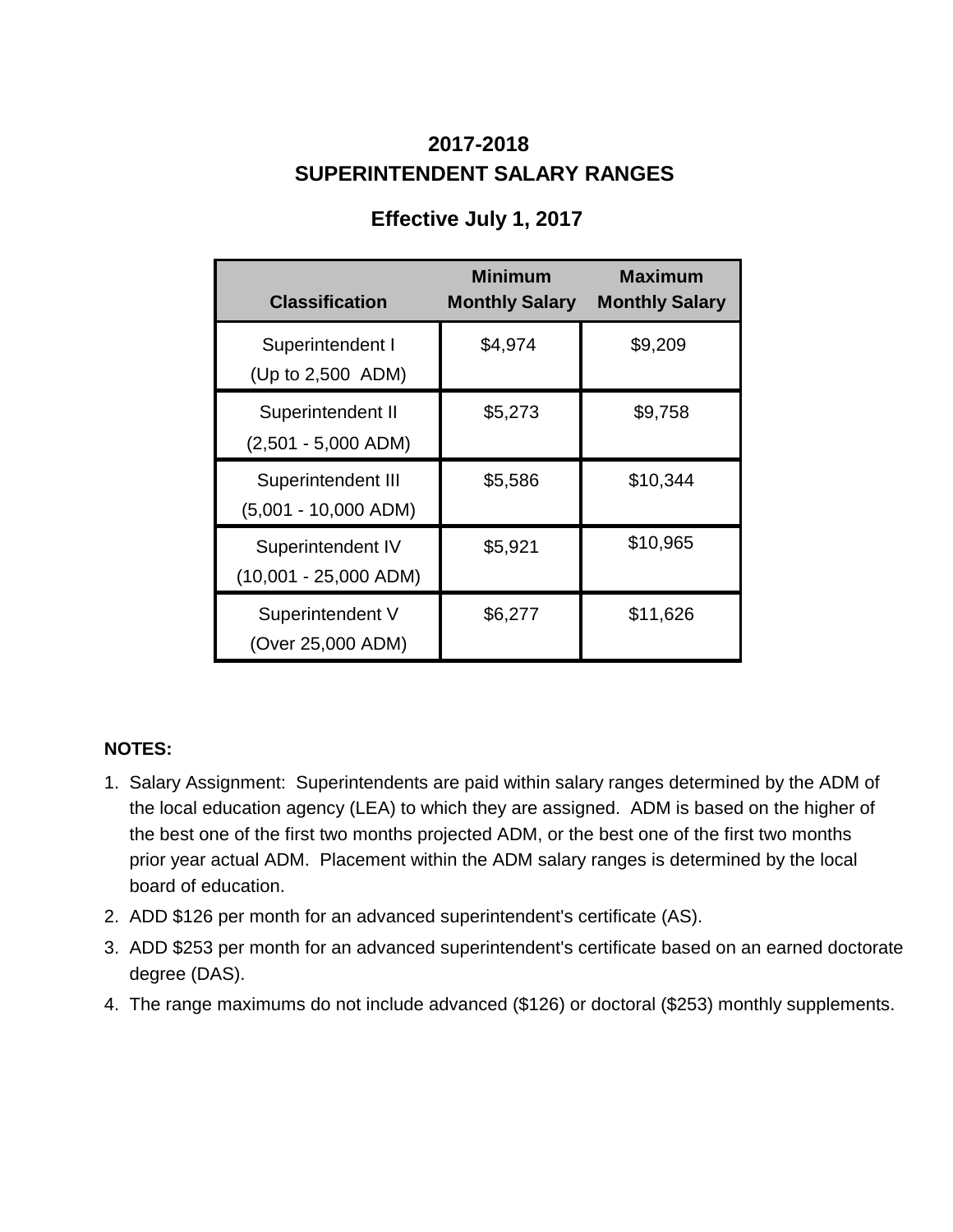## **Public School Employees**

|              | <b>Monthly Amounts</b> |                |
|--------------|------------------------|----------------|
| <u>Grade</u> | <u>Minimum</u>         | <u>Maximum</u> |
| 50           | 1,981.73               | 2,698.29       |
| 51           | 1,981.73               | 2,828.13       |
| 51B          | 2,051.03               | 2,965.48       |
| 52           | 1,981.73               | 2,876.22       |
| 53           | 1,981.73               | 2,967.36       |
| 54           | 1,981.73               | 3,065.84       |
| 55           | 2,000.09               | 3,163.12       |
| 56           | 2,060.51               | 3,273.68       |
| 57           | 2,098.82               | 3,390.30       |
| 58           | 2,137.13               | 3,509.74       |
| 59           | 2,204.95               | 3,635.30       |
| 60           | 2,275.56               | 3,771.46       |
| 61           | 2,352.35               | 3,911.84       |
| 62           | 2,428.04               | 4,053.92       |
| 63           | 2,509.84               | 4,204.66       |
| 64           | 2,592.93               | 4,367.59       |
| 65           | 2,680.10               | 4,544.02       |
| 66           | 2,774.48               | 4,724.76       |
| 67           | 2,876.35               | 4,906.62       |
| 68           | 2,978.60               | 5,123.81       |
| 69           | 3,086.77               | 5,345.69       |
| 70           | 3,206.60               | 5,581.87       |
| 71           | 3,324.85               | 5,826.12       |
| 72           | 3,447.08               | 6,084.89       |
| 73           | 3,576.81               | 6,360.85       |
| 74           | 3,723.87               | 6,654.65       |
| 75           | 3,881.89               | 6,958.08       |
| 76           | 4,040.95               | 7,277.65       |
| 77           | 4,219.88               | 7,611.61       |
| 78           | 4,404.67               | 7,966.30       |
| 79           | 4,603.67               | 8,337.24       |
| 80           | 4,807.90               | 8,721.08       |
| 81           | 5,024.35               | 9,125.54       |
| 82           | 5,243.81               | 9,558.99       |
| 83           | 5,487.42               | 10,018.23      |
| 84           | 5,738.87               | 10,494.96      |
| 85           | 6,001.40               | 10,992.68      |
| 86           | 6,274.77               | 11,517.79      |

*Note: Grade 51B applies to Bus Drivers and is new for FY2017-18.*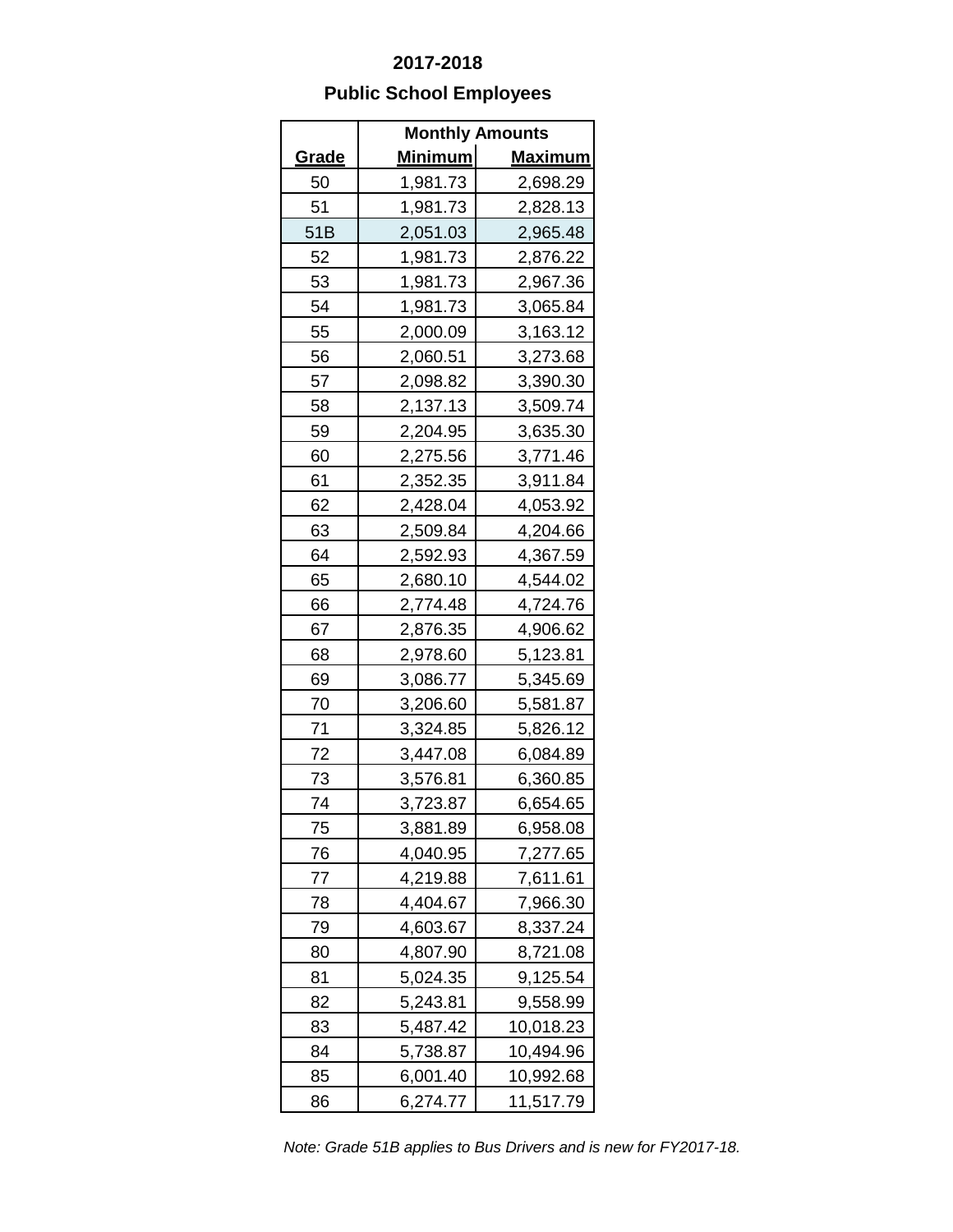## **Child Nutrition Personnel**

### **Salary Ranges**

|                                                                              | Salary |
|------------------------------------------------------------------------------|--------|
| <u>Classification</u>                                                        | Grade  |
| <b>Child Nutrition Assistant</b>                                             |        |
| I                                                                            | 50     |
| Н                                                                            | 52     |
| Ш                                                                            | 54     |
| IV                                                                           | 55     |
| <b>Child Nutrition Manager</b>                                               |        |
| ı                                                                            | 55     |
| Ш                                                                            | 56     |
| Ш                                                                            | 57     |
| IV                                                                           | 58     |
| <b>Child Nutrition Supervisor &amp;</b><br><b>Child Nutrition Director I</b> |        |
| ı                                                                            | 61     |
| Ш                                                                            | 64     |
| Ш                                                                            | 68     |
| IV                                                                           | 72     |
| <b>Child Nutrition Director II</b><br>(Bachelor's Degree)                    |        |
| Ш                                                                            | N/A    |
| IV                                                                           | N/A    |
| <b>Child Nutrition Director II</b>                                           |        |
| (Advanced Degree)                                                            | N/A    |

Rule: Noncertified salaries are based on a 40-hour workweek.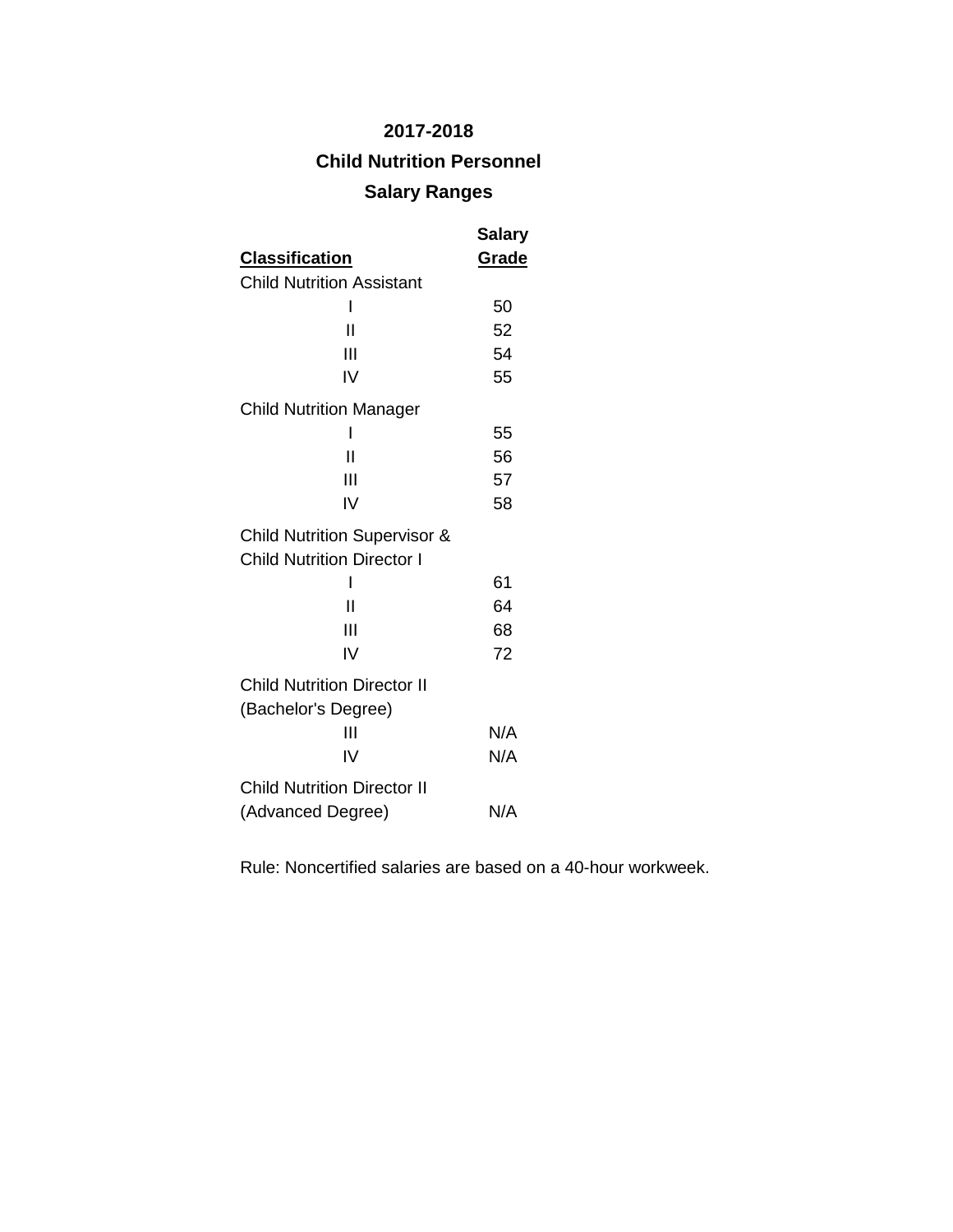# **2017-2018 Curriculum Support Personnel Salary Ranges**

| <b>Classification</b>                      | <b>Salary</b><br>Grade |
|--------------------------------------------|------------------------|
| <b>Braillist</b>                           | 59                     |
| <b>Educational Interpreter I</b>           | 62                     |
| <b>Educational Interpreter II</b>          | 64                     |
| Exceptional Children Data Manager          | 63                     |
| Occupational Therapist                     | 78                     |
| Occupational Therapist Assistant           | 67                     |
| <b>Orientation and Mobility Specialist</b> | 68                     |
| <b>Parent Counselor-Trainer</b>            | 63                     |
| <b>Physical Therapist</b>                  | 78                     |
| <b>Physical Therapist Assistant</b>        | 67                     |
| School Health Assistant                    | 52                     |
| School Nurse (Not Holding)                 | 68                     |
| Speech-Language Pathology Assistant        | 64                     |
| <b>Teacher Assistant</b>                   | 56                     |
| Technology Assistant                       | 61                     |
| <b>Therapeutic Recreation Specialist</b>   | 67                     |
| <b>Vocational Technical Assistant</b>      | 54                     |

Rule: Noncertified salaries are based on a 40-hour workweek.

Exception: Local boards of education set the standard workweek (not to exceed 40 hours) for teacher assistants.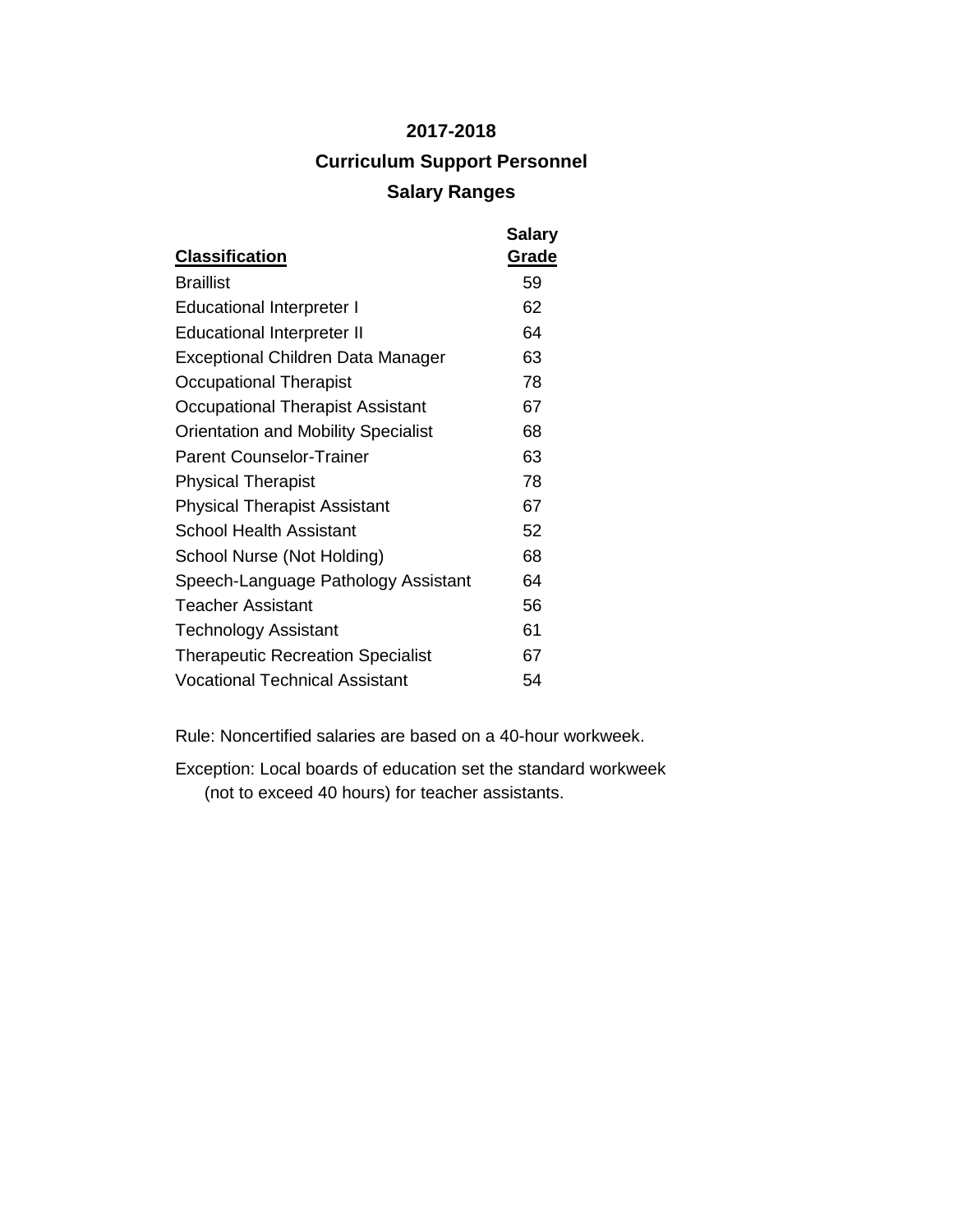## **Maintenance Personnel**

#### **Salary Ranges**

|                                       | <b>Salary</b> |
|---------------------------------------|---------------|
| <b>Classification</b>                 | Grade         |
| <b>Cabinet Maker</b>                  | 61            |
| Carpenter I                           | 57            |
| Carpenter II                          | 61            |
| <b>Carpentry Crew Leader</b>          | 63            |
| <b>Carpenter Supervisor</b>           | 65            |
| Custodian I                           | 50            |
| Custodian II                          | 51            |
| <b>Custodian Crew Leader</b>          | 52            |
| <b>Custodian Supervisor I</b>         | 56            |
| <b>Custodian Supervisor II</b>        | 58            |
| <b>Custodian Supervisor III</b>       | 60            |
| Electrician I                         | 59            |
| <b>Electrician II</b>                 | 63            |
| <b>Electrician Crew Leader</b>        | 64            |
| <b>Electrician Supervisor I</b>       | 66            |
| <b>Electrician Supervisor II</b>      | 68            |
| Electronic Technician I               | 64            |
| <b>Electronic Technician II</b>       | 67            |
| <b>Floor Maintenance Assistant I</b>  | 53            |
| <b>Floor Maintenance Assistant II</b> | 55            |
| <b>Floor Maintenance Crew Leader</b>  | 56            |
| <b>Floor Maintenance Supervisor</b>   | 62            |
| Glazier                               | 60            |
| Grounds Keeper I                      | 56            |
| <b>Grounds Keeper II</b>              | 58            |
| <b>Grounds Crew Leader</b>            | 59            |
| <b>Grounds Supervisor I</b>           | 63            |
| <b>Grounds Supervisor II</b>          | 65            |
| <b>HVAC Mechanic I</b>                | 65            |
| <b>HVAC Mechanic II</b>               | 67            |
| <b>HVAC Supervisor</b>                | 69            |

Rule: Noncertified salaries are based on a 40-hour workweek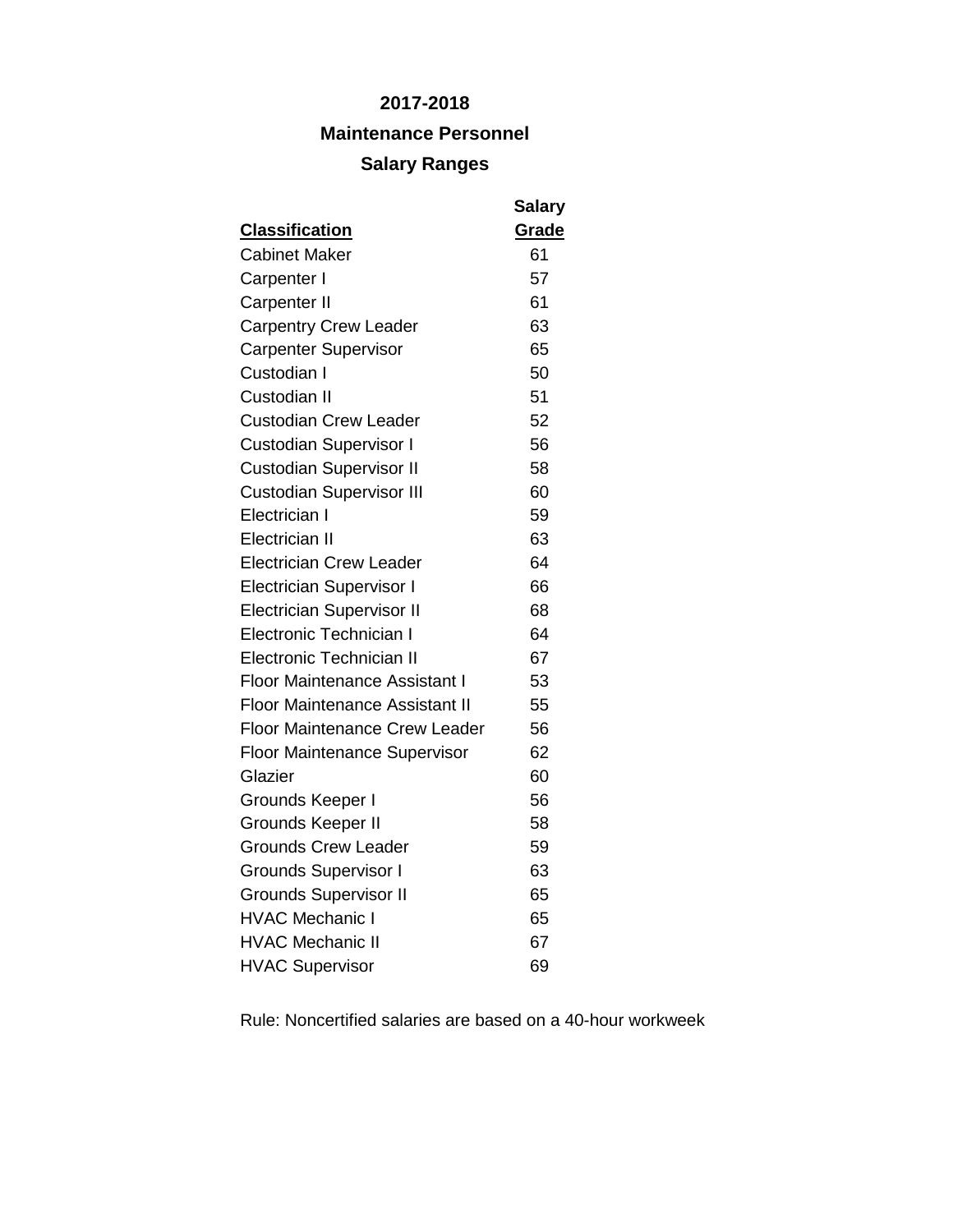## **Maintenance Personnel, cont.**

# **Salary Ranges**

|                                       | <b>Salary</b> |
|---------------------------------------|---------------|
| <b>Classification</b>                 | Grade         |
| Laborer                               | 50            |
| Locksmith                             | 62            |
| <b>Machine Operator</b>               | 57            |
| Maintenance Supervisor/Director       |               |
| I                                     | 65            |
| $\mathsf{I}$                          | 66            |
| Ш                                     | 68            |
| IV                                    | 70            |
| V                                     | 70            |
| VI                                    | 72            |
| VII                                   | 74            |
| VIII                                  | 76            |
| IX                                    | 77            |
| X                                     | 78            |
| Mason                                 | 63            |
| Painter I                             | 59            |
| Painter II                            | 61            |
| <b>Painter Crew Leader</b>            | 62            |
| Plasterer I                           | 63            |
| <b>Plasterer Crew Leader</b>          | 65            |
| Plumber I                             | 59            |
| Plumber II                            | 63            |
| <b>Plumber Crew Leader</b>            | 64            |
| <b>Refrigeration Mechanic</b>         | 61            |
| Roofer                                | 61            |
| Warehouse Manager I                   | 61            |
| Warehouse Manager II                  | 63            |
| Waste Water Plant Operator I          | 57            |
| <b>Waste Water Plant Operator II</b>  | 62            |
| <b>Waste Water Plant Operator III</b> | 70            |
| Welder I                              | 61            |
| Welder II                             | 63            |
| <b>Welder Crew Leader</b>             | 65            |

Rule: Noncertified salaries are based on a 40-hour workweek.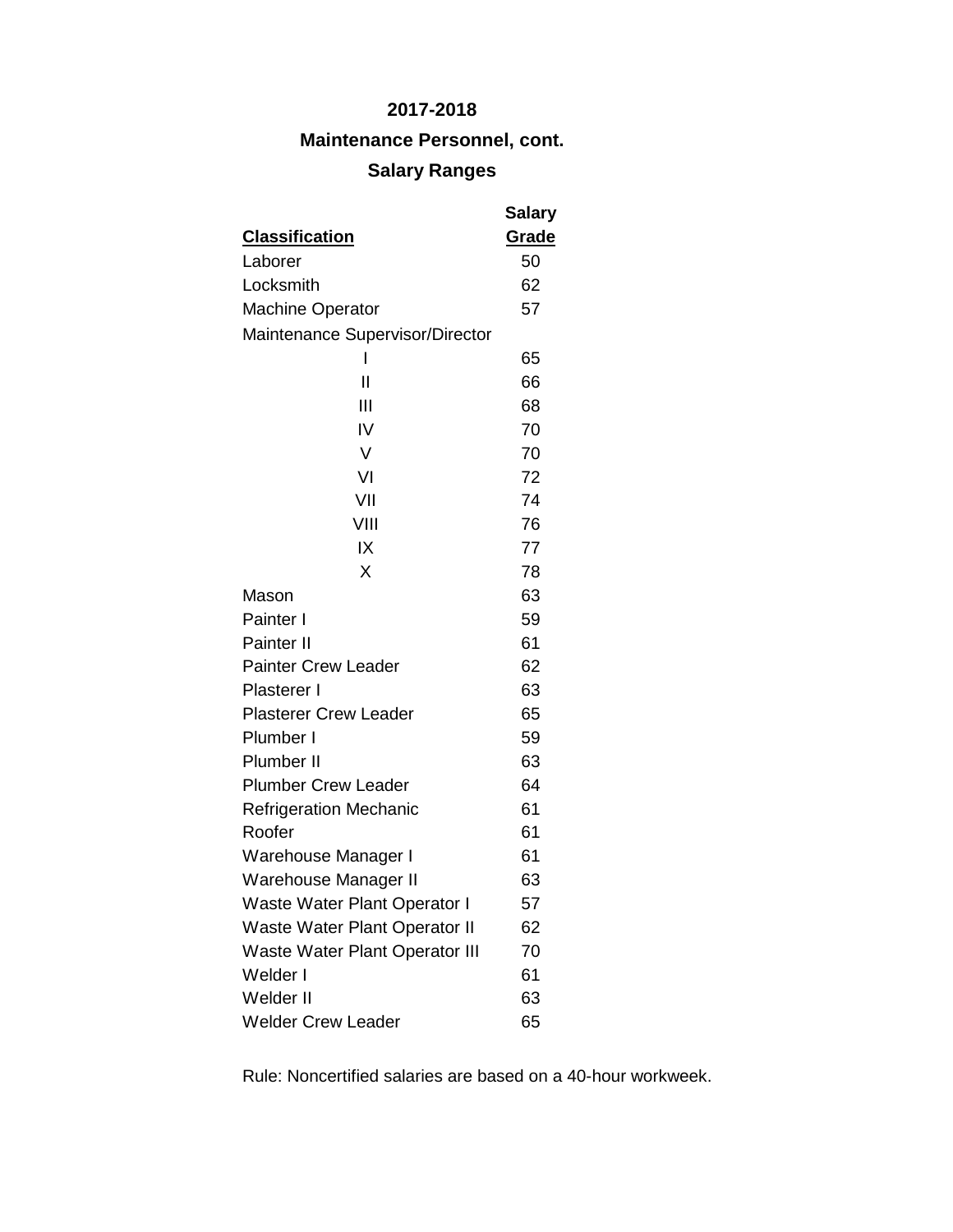# **2017-2018 Office Support Personnel Salary Ranges**

| <b>Classification</b>                            | <b>Salary</b><br>Grade |
|--------------------------------------------------|------------------------|
|                                                  |                        |
| <b>Distance Learning Instructional Assistant</b> | 54                     |
| Local Area Network (LAN) Engineer                | 74                     |
| Office Support I                                 | 55                     |
| <b>Office Support II</b>                         | 57                     |
| <b>Office Support III</b>                        | 59                     |
| <b>Office Support IV</b>                         | 61                     |
| Office Support V                                 | 63                     |
| <b>Student Information Data Manager I</b>        | 61                     |
| <b>Student Information Data Manager II</b>       | 63                     |
| Technology Technician I                          | 64                     |
| Technology Technician II                         | 68                     |
| <b>Technology Technician III</b>                 | 72                     |
| Wide Area Network (WAN) Engineer                 | 76                     |

Rule: Noncertified salaries are based on a 40-hour workweek.